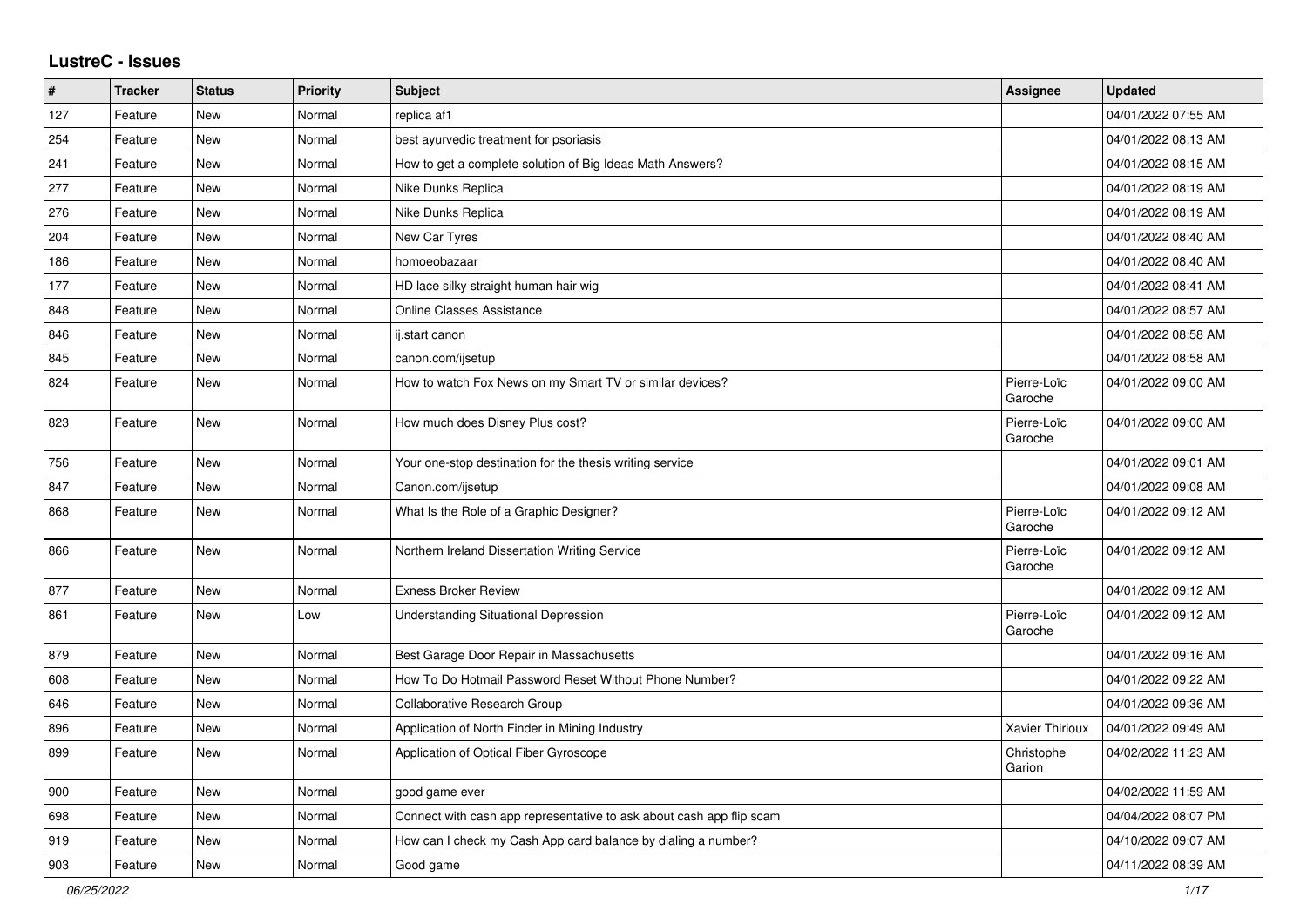| $\sharp$ | <b>Tracker</b> | <b>Status</b> | Priority | <b>Subject</b>                                                           | Assignee               | <b>Updated</b>      |
|----------|----------------|---------------|----------|--------------------------------------------------------------------------|------------------------|---------------------|
| 927      | Feature        | <b>New</b>    | Normal   | What Is The Right Way To Troubleshoot Cash App Transfer Failed Problems? |                        | 04/12/2022 05:54 AM |
| 944      | Feature        | <b>New</b>    | Normal   | Canon.com/ijsetup                                                        |                        | 04/16/2022 01:25 PM |
| 960      | Feature        | <b>New</b>    | Normal   | Zooming Instagram Picture In Full HD                                     | Pierre-Loïc<br>Garoche | 04/20/2022 10:36 AM |
| 904      | Feature        | New           | Normal   | Laora seeck                                                              |                        | 04/20/2022 11:54 AM |
| 901      | Feature        | <b>New</b>    | Normal   | good game ever                                                           |                        | 04/22/2022 04:17 AM |
| 968      | Feature        | New           | Normal   | watch nfl online free live streaming                                     |                        | 04/23/2022 07:28 AM |
| 967      | Feature        | <b>New</b>    | Normal   | stream live nfl games free online                                        |                        | 04/28/2022 03:13 AM |
| 229      | Feature        | <b>New</b>    | Normal   | How To Delete Cash App Account? - Check Out the Steps In Detail          |                        | 05/01/2022 09:06 PM |
| 220      | Feature        | <b>New</b>    | Normal   | essay writing services                                                   |                        | 05/02/2022 06:53 AM |
| 994      | Feature        | <b>New</b>    | Normal   | Cricut.com/setup                                                         |                        | 05/05/2022 06:02 AM |
| 931      | Feature        | New           | High     | Situs Judi Slot Online apel888                                           | Pierre-Loïc<br>Garoche | 05/06/2022 04:56 PM |
| 973      | Feature        | New           | Normal   | Free NFL Streaming Sites                                                 |                        | 05/10/2022 10:56 AM |
| 1017     | Feature        | New           | Normal   | fleeing the complex                                                      | Hamza<br>Bourbouh      | 05/13/2022 06:33 AM |
| 212      | Feature        | <b>New</b>    | Normal   | How good is the market for gaming mobile apps at the moment?             |                        | 05/17/2022 11:09 AM |
| 902      | Feature        | <b>New</b>    | Normal   | salo717                                                                  |                        | 05/18/2022 10:35 AM |
| 1037     | Feature        | New           | Normal   | 1p lsd                                                                   | Christophe<br>Garion   | 05/19/2022 05:25 AM |
| 813      | Feature        | New           | Normal   | Canon.com/ijsetup                                                        |                        | 05/25/2022 08:27 AM |
| 1050     | Feature        | <b>New</b>    | Normal   | Best Smart Phone Repair in Delhi                                         |                        | 05/25/2022 10:33 AM |
| 1049     | Feature        | <b>New</b>    | Normal   | IT Software Company In Delhi                                             |                        | 05/27/2022 05:24 AM |
| 1056     | Feature        | <b>New</b>    | Normal   | Online Class Issues                                                      |                        | 05/28/2022 12:44 AM |
| 894      | Feature        | New           | Normal   | Need phd dissertation help in UK                                         |                        | 05/30/2022 12:29 PM |
| 1066     | Feature        | <b>New</b>    | High     | Using the default Routerlogin.net web address for setup                  |                        | 05/31/2022 12:16 PM |
| 1075     | Feature        | New           | Low      | Enjoy Free Services Of Toomics Mod APK For Android                       |                        | 06/03/2022 10:00 AM |
| 1070     | Feature        | New           | Normal   | <b>Tableau Consulting Expertise</b>                                      |                        | 06/09/2022 11:50 AM |
| 1085     | Feature        | New           | Normal   | dcvghdcc asgdvgd dveduqwv ajdhvwd                                        |                        | 06/09/2022 03:46 PM |
| 509      | Feature        | New           | Normal   | Fashion                                                                  | Anonymous              | 06/13/2022 03:39 AM |
| 995      | Feature        | New           | Normal   | "ij.start canon                                                          |                        | 06/14/2022 03:27 PM |
| 963      | Feature        | New           | Normal   | Why I am not getting cool cash app card designs- call experts            |                        | 06/15/2022 05:21 AM |
| 1081     | Feature        | New           | Normal   | drift boss- the best driftitng game                                      |                        | 06/15/2022 05:56 AM |
| 1099     | Feature        | New           | Normal   | Whatsapp Plus - A New Way Of Communicating                               |                        | 06/15/2022 10:48 AM |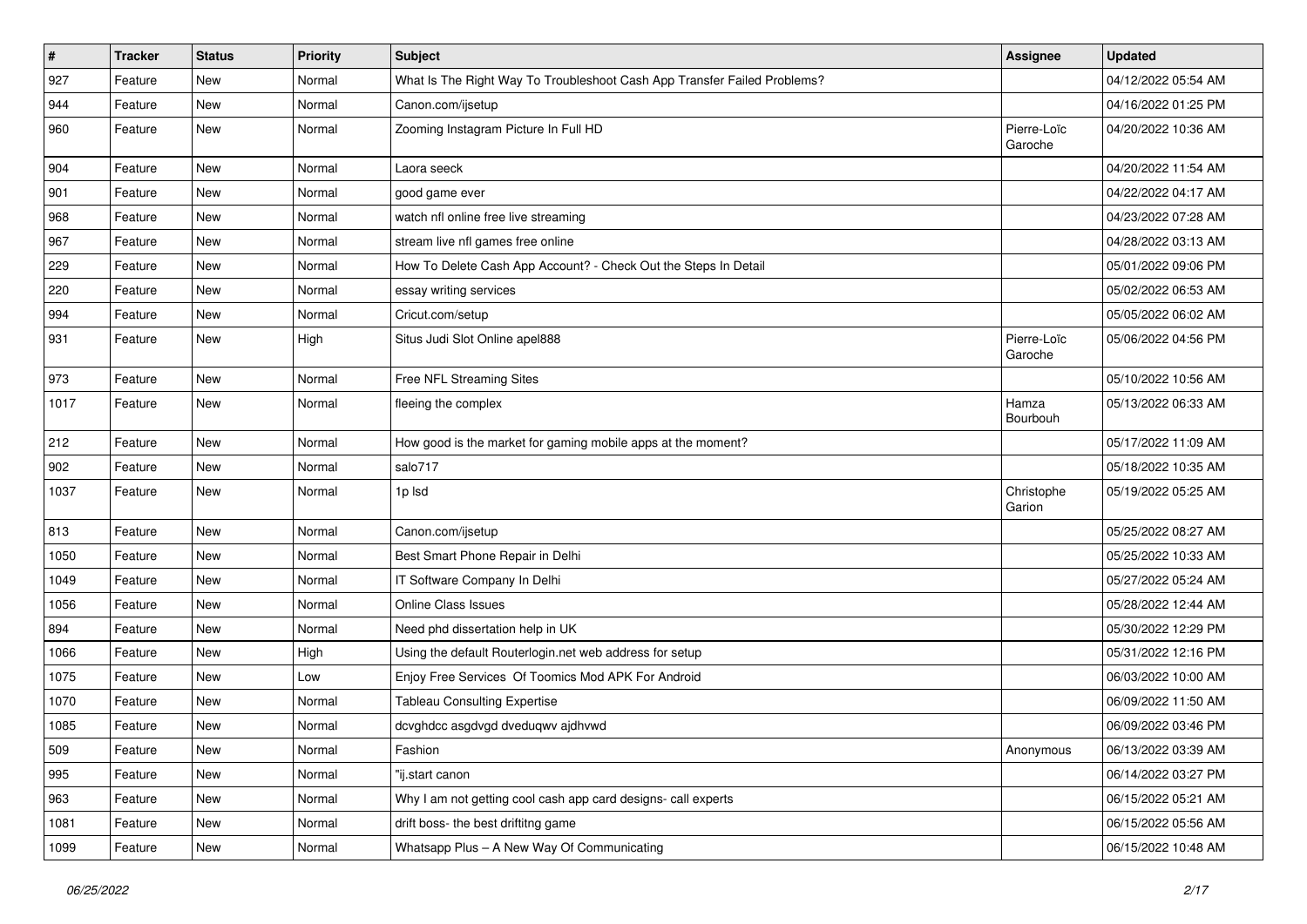| $\pmb{\#}$ | <b>Tracker</b> | <b>Status</b> | <b>Priority</b> | <b>Subject</b>                                                            | <b>Assignee</b>        | <b>Updated</b>      |
|------------|----------------|---------------|-----------------|---------------------------------------------------------------------------|------------------------|---------------------|
| 545        | Feature        | <b>New</b>    | Normal          | <b>Best Canvas Print Company</b>                                          |                        | 06/17/2022 08:25 PM |
| 207        | Feature        | <b>New</b>    | Low             | real estate lead conversion                                               |                        | 06/17/2022 11:15 PM |
| 669        | Feature        | New           | Normal          | Nursing Assignment Help                                                   |                        | 06/18/2022 02:12 AM |
| 1107       | Feature        | <b>New</b>    | High            | Where do you have to find an application to watch news and sports videos? | Christophe<br>Garion   | 06/18/2022 10:36 AM |
| 272        | Feature        | New           | Normal          | Fashion                                                                   |                        | 06/19/2022 08:01 AM |
| 1109       | Feature        | New           | Normal          | Six Guns Mod Apk Answers Your Questions                                   | Christophe<br>Garion   | 06/20/2022 04:39 AM |
| 1095       | Feature        | <b>New</b>    | High            | Want to Know the Best CV Makers in Dubai?                                 |                        | 06/20/2022 06:29 AM |
| 793        | Feature        | New           | Urgent          | Where can I find cheap FIFA coins?                                        | Pierre-Loïc<br>Garoche | 06/20/2022 08:06 AM |
| 779        | Feature        | <b>New</b>    | Normal          | Latest Whatsapp groups for Teens                                          | Pierre-Loïc<br>Garoche | 06/21/2022 01:33 AM |
| 810        | Feature        | New           | Normal          | how to remove viruses from a phone                                        |                        | 06/21/2022 03:40 PM |
| 740        | Feature        | New           | Normal          | Online Thesis Help USA                                                    |                        | 06/21/2022 11:34 PM |
| 683        | Feature        | <b>New</b>    | Normal          | Game creation                                                             |                        | 06/22/2022 12:51 AM |
| 606        | Feature        | New           | Normal          | Play unblocked cookie crush 3                                             | Pierre-Loïc<br>Garoche | 06/22/2022 04:12 AM |
| 243        | Feature        | New           | Normal          | Reconstruir la pandilla de la mafia en Gangstar Vegas MOD APK             |                        | 06/22/2022 01:10 PM |
| 681        | Feature        | <b>New</b>    | High            | Online Class                                                              |                        | 06/22/2022 01:12 PM |
| 654        | Feature        | <b>New</b>    | Normal          | Peach Health Benefits                                                     |                        | 06/23/2022 05:34 AM |
| 174        | Feature        | <b>New</b>    | Normal          | Digital Marketing Philadelphia                                            |                        | 06/23/2022 07:06 AM |
| 605        | Feature        | <b>New</b>    | Normal          | What will the future of logo design be like?                              |                        | 06/23/2022 09:03 AM |
| 647        | Feature        | <b>New</b>    | Normal          | <b>Cranberry Health Benefits</b>                                          |                        | 06/23/2022 10:19 AM |
| 224        | Feature        | New           | Normal          | Instant Personal Loan                                                     | Pierre-Loïc<br>Garoche | 06/23/2022 12:12 PM |
| 511        | Feature        | New           | Normal          | Fashion                                                                   | Anonymous              | 06/23/2022 01:03 PM |
| 476        | Feature        | <b>New</b>    | High            | <b>American Airlines Reservations</b>                                     |                        | 06/23/2022 01:28 PM |
| 648        | Feature        | <b>New</b>    | Normal          | <b>Plum Health Benefits</b>                                               |                        | 06/23/2022 01:47 PM |
| 693        | Feature        | New           | Normal          | How To Get My Money Back From The Cash App To Your Wallet?                |                        | 06/23/2022 02:32 PM |
| 271        | Feature        | New           | Normal          | Fashion                                                                   |                        | 06/23/2022 02:36 PM |
| 594        | Feature        | New           | Normal          | How does research proposal help online make it easy for me?               |                        | 06/23/2022 04:40 PM |
| 171        | Feature        | New           | Normal          | loan management system                                                    |                        | 06/23/2022 04:41 PM |
| 173        | Feature        | New           | Normal          | private limited company registration                                      |                        | 06/23/2022 06:29 PM |
| 172        | Feature        | New           | Normal          | pgdm colleges in bangalore                                                |                        | 06/23/2022 10:47 PM |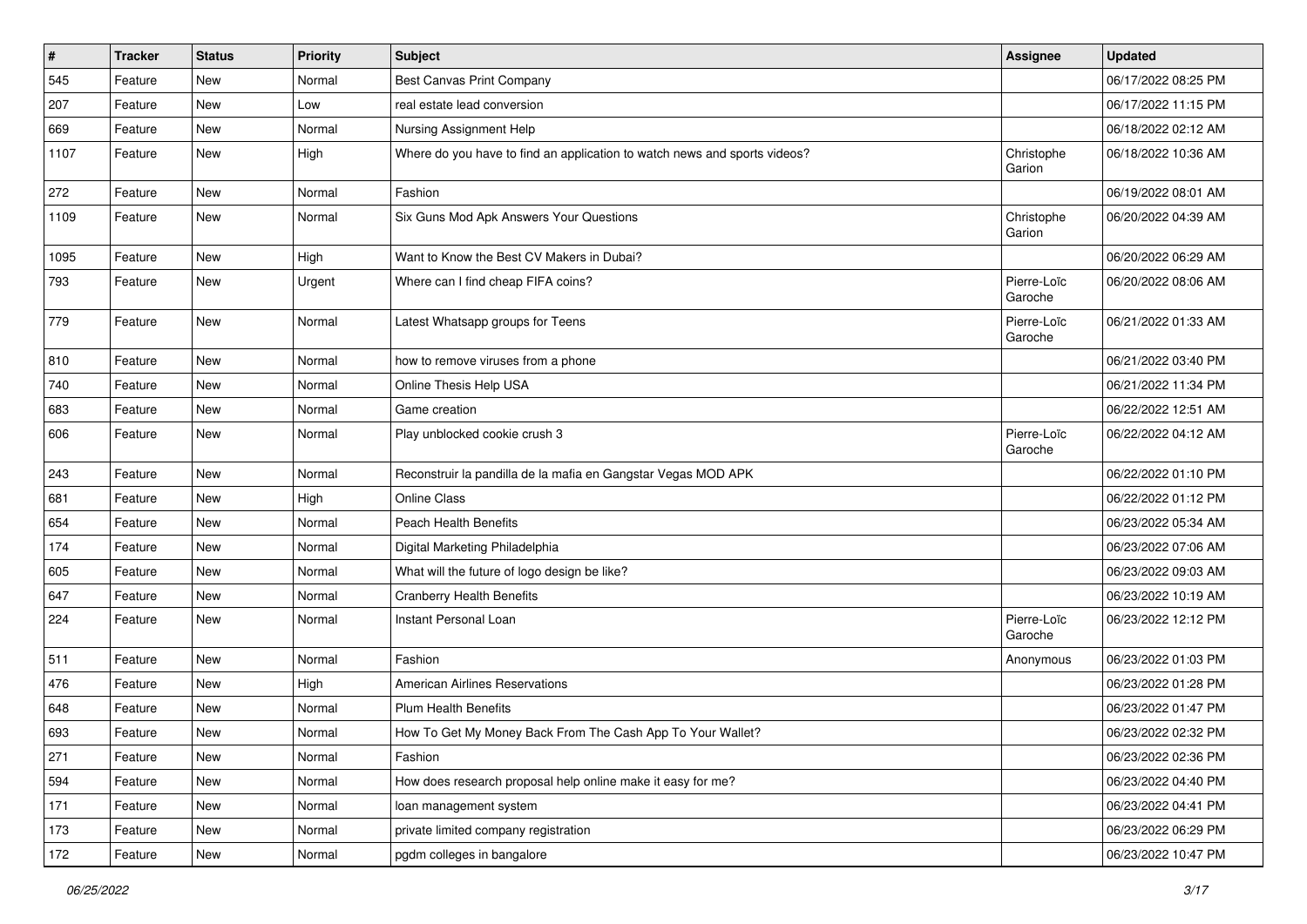| $\sharp$ | <b>Tracker</b> | <b>Status</b> | <b>Priority</b> | <b>Subject</b>                                                            | Assignee               | <b>Updated</b>      |
|----------|----------------|---------------|-----------------|---------------------------------------------------------------------------|------------------------|---------------------|
| 242      | Feature        | New           | Normal          | Descripción de Torque Pro MOD APK para Android                            |                        | 06/23/2022 11:55 PM |
| 263      | Feature        | <b>New</b>    | Normal          | Wrecked Car Is Nothing But A Worthless                                    | Pierre-Loïc<br>Garoche | 06/24/2022 02:16 AM |
| 214      | Feature        | <b>New</b>    | Normal          | Five Christmas Apps For Apple Users                                       |                        | 06/24/2022 02:43 AM |
| 812      | Feature        | <b>New</b>    | Normal          | canon.com/ijsetup                                                         |                        | 06/24/2022 02:59 AM |
| 552      | Feature        | <b>New</b>    | Normal          | Radio rfm and the benefits of radio rfm                                   |                        | 06/24/2022 03:23 AM |
| 806      | Feature        | <b>New</b>    | Normal          | Go everywhere thanks to mapquest driving directions                       |                        | 06/24/2022 04:36 AM |
| 216      | Feature        | <b>New</b>    | High            | Barry Keoghan                                                             | Pierre-Loïc<br>Garoche | 06/24/2022 05:04 AM |
| 546      | Feature        | New           | Normal          | Quickbooks Error                                                          |                        | 06/24/2022 05:21 AM |
| 63       | Feature        | New           | Normal          | Skip normalization step in mutation generation if it possible             | Pierre-Loïc<br>Garoche | 06/24/2022 05:53 AM |
| 725      | Feature        | New           | Normal          | What are memo writing services design                                     |                        | 06/24/2022 06:24 AM |
| 558      | Feature        | <b>New</b>    | Normal          | <b>Stunning Classic Sofas</b>                                             |                        | 06/24/2022 07:01 AM |
| 1100     | Feature        | <b>New</b>    | Low             | <b>Food Products</b>                                                      | Pierre-Loïc<br>Garoche | 06/24/2022 07:28 AM |
| 575      | Feature        | <b>New</b>    | Low             | cheap jordan replicas for sale                                            | Pierre-Loïc<br>Garoche | 06/24/2022 07:28 AM |
| 557      | Feature        | <b>New</b>    | Normal          | <b>Business Law Assignment Help</b>                                       |                        | 06/24/2022 10:05 AM |
| 521      | Feature        | New           | Normal          | Check out the Cash app Card balance for an overdraft.                     | Pierre-Loïc<br>Garoche | 06/24/2022 11:26 AM |
| 126      | Feature        | New           | Normal          | Stussy Air Force 1 replica                                                |                        | 06/24/2022 11:53 AM |
| 665      | Feature        | New           | Normal          | Look for a dedicated help with finance assignment                         |                        | 06/24/2022 12:47 PM |
| 572      | Feature        | <b>New</b>    | Normal          | New features of WhatsApp Plus on Android phones                           | Pierre-Loïc<br>Garoche | 06/24/2022 12:59 PM |
| 803      | Feature        | New           | High            | Ketamine Online Store                                                     | Pierre-Loïc<br>Garoche | 06/24/2022 01:24 PM |
| 527      | Feature        | <b>New</b>    | Normal          | My Teachers                                                               |                        | 06/24/2022 02:41 PM |
| 578      | Feature        | <b>New</b>    | High            | Derrick Gore                                                              | Pierre-Loïc<br>Garoche | 06/24/2022 03:35 PM |
| 142      | Feature        | New           | Normal          | About ashimary hair                                                       |                        | 06/24/2022 04:10 PM |
| 543      | Feature        | New           | Normal          | Get tech assistance with customer support on ATT Yahoo email login issue. |                        | 06/24/2022 05:08 PM |
| 522      | Feature        | New           | Normal          | Can You Check App Limits, If Cash app won't let me send money?            |                        | 06/24/2022 06:33 PM |
| 493      | Feature        | <b>New</b>    | High            | chainsaw dance                                                            |                        | 06/24/2022 08:01 PM |
| 510      | Feature        | New           | Normal          | Fashion                                                                   | Anonymous              | 06/24/2022 08:12 PM |
| 237      | Feature        | New           | Normal          | HP Printer Assistant Software   Download & Install HP Assistant           |                        | 06/24/2022 08:40 PM |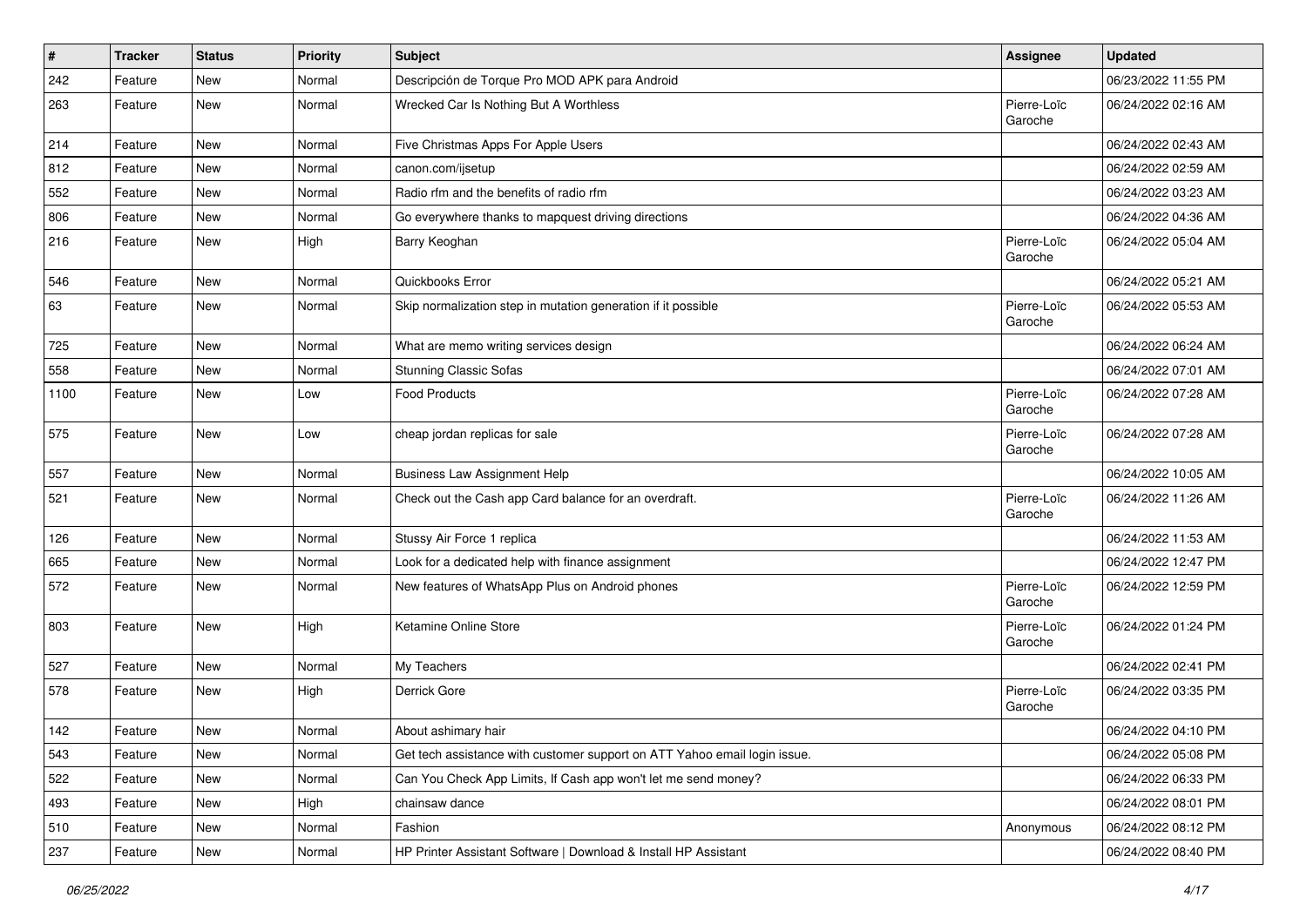| $\pmb{\#}$ | <b>Tracker</b> | <b>Status</b> | <b>Priority</b> | Subject                                                         | <b>Assignee</b> | <b>Updated</b>      |
|------------|----------------|---------------|-----------------|-----------------------------------------------------------------|-----------------|---------------------|
| 649        | Feature        | New           | Normal          | Pear Health Benefits                                            |                 | 06/24/2022 09:49 PM |
| 255        | Feature        | New           | Normal          | best doctor for psoriasis                                       |                 | 06/24/2022 10:54 PM |
| 175        | Feature        | New           | Normal          | All About Cash App Transfer Fail Problems                       |                 | 06/24/2022 10:57 PM |
| 610        | Feature        | New           | Normal          | CheapestMedsShop 100% Safe Medicines Online in USA UK & AUS.    |                 | 06/24/2022 11:23 PM |
| 180        | Feature        | <b>New</b>    | Normal          | homoeobazaar                                                    |                 | 06/24/2022 11:58 PM |
| 141        | Feature        | New           | Normal          | Something about jerry curly                                     |                 | 06/25/2022 12:00 AM |
| 281        | Feature        | New           | Normal          | what are the types of Ringtones?                                | Anonymous       | 06/25/2022 12:03 AM |
| 240        | Feature        | New           | Normal          | Juego interesante de Dragon Ball Legends MOD APK                |                 | 06/25/2022 12:21 AM |
| 151        | Feature        | New           | Normal          | Law Essay Writing Service - Assignments Planet                  |                 | 06/25/2022 12:29 AM |
| 611        | Feature        | New           | Normal          | Buy All Modafinil & Armodafinil Tablets @Buy Modafinil US       |                 | 06/25/2022 12:31 AM |
| 170        | Feature        | New           | Normal          | top mba colleges in bangalore                                   |                 | 06/25/2022 12:33 AM |
| 637        | Feature        | New           | Normal          | Why do the Outlook rules not work in my account?                |                 | 06/25/2022 12:51 AM |
| 794        | Feature        | <b>New</b>    | Normal          | Safe place to buy fifa coins                                    |                 | 06/25/2022 12:53 AM |
| 499        | Feature        | New           | Normal          | Discover The Premium Features Of Spotify Mod Apk                |                 | 06/25/2022 02:30 AM |
| 478        | Feature        | New           | Normal          | Is it safe to install third-party WhatsApp GB?                  |                 | 06/25/2022 02:38 AM |
| 491        | Feature        | New           | Normal          | Automatically download and paste Reddit wallpapers into Windows |                 | 06/25/2022 02:44 AM |
| 680        | Feature        | New           | Normal          | Word Jewels 2                                                   |                 | 06/25/2022 02:46 AM |
| 775        | Bug            | <b>New</b>    | Normal          | cash app                                                        |                 | 02/14/2022 08:20 AM |
| 885        | Bug            | New           | Normal          | How to Install the Tele Latino App For Android                  |                 | 03/28/2022 04:10 AM |
| 357        | <b>Bug</b>     | New           | Normal          | Furniture Assembly Services in Baltimore MD                     |                 | 04/01/2022 07:12 AM |
| 369        | Bug            | New           | Normal          | Furniture Assembly Services in Arlington County VA              |                 | 04/01/2022 07:12 AM |
| 368        | Bug            | New           | Normal          | Moving Services in Arlington County VA                          |                 | 04/01/2022 07:12 AM |
| 367        | Bug            | <b>New</b>    | Normal          | Junk Removal Services in Washington DC                          |                 | 04/01/2022 07:12 AM |
| 366        | <b>Bug</b>     | New           | Normal          | Auto Transport Services in Washington DC                        |                 | 04/01/2022 07:12 AM |
| 365        | Bug            | New           | Normal          | Local Moving Services in Washington DC                          |                 | 04/01/2022 07:12 AM |
| 364        | Bug            | New           | Normal          | Office Moving Services in Washington DC                         |                 | 04/01/2022 07:13 AM |
| 363        | <b>Bug</b>     | New           | Normal          | Furniture Assembly Services in Washington DC                    |                 | 04/01/2022 07:13 AM |
| 362        | Bug            | New           | Normal          | Moving Services in Washington DC                                |                 | 04/01/2022 07:13 AM |
| 361        | <b>Bug</b>     | New           | Normal          | Junk Removal Services in Baltimore MD                           |                 | 04/01/2022 07:13 AM |
| 360        | <b>Bug</b>     | New           | Normal          | Auto Transport Services in Baltimore MD                         |                 | 04/01/2022 07:13 AM |
| 371        | <b>Bug</b>     | New           | Normal          | Local Moving Services in Arlington County VA                    |                 | 04/01/2022 07:13 AM |
| 358        | <b>Bug</b>     | New           | Normal          | Office Moving Services in Baltimore MD                          |                 | 04/01/2022 07:13 AM |
| 356        | Bug            | New           | Normal          | Moving Services in Baltimore MD                                 |                 | 04/01/2022 07:13 AM |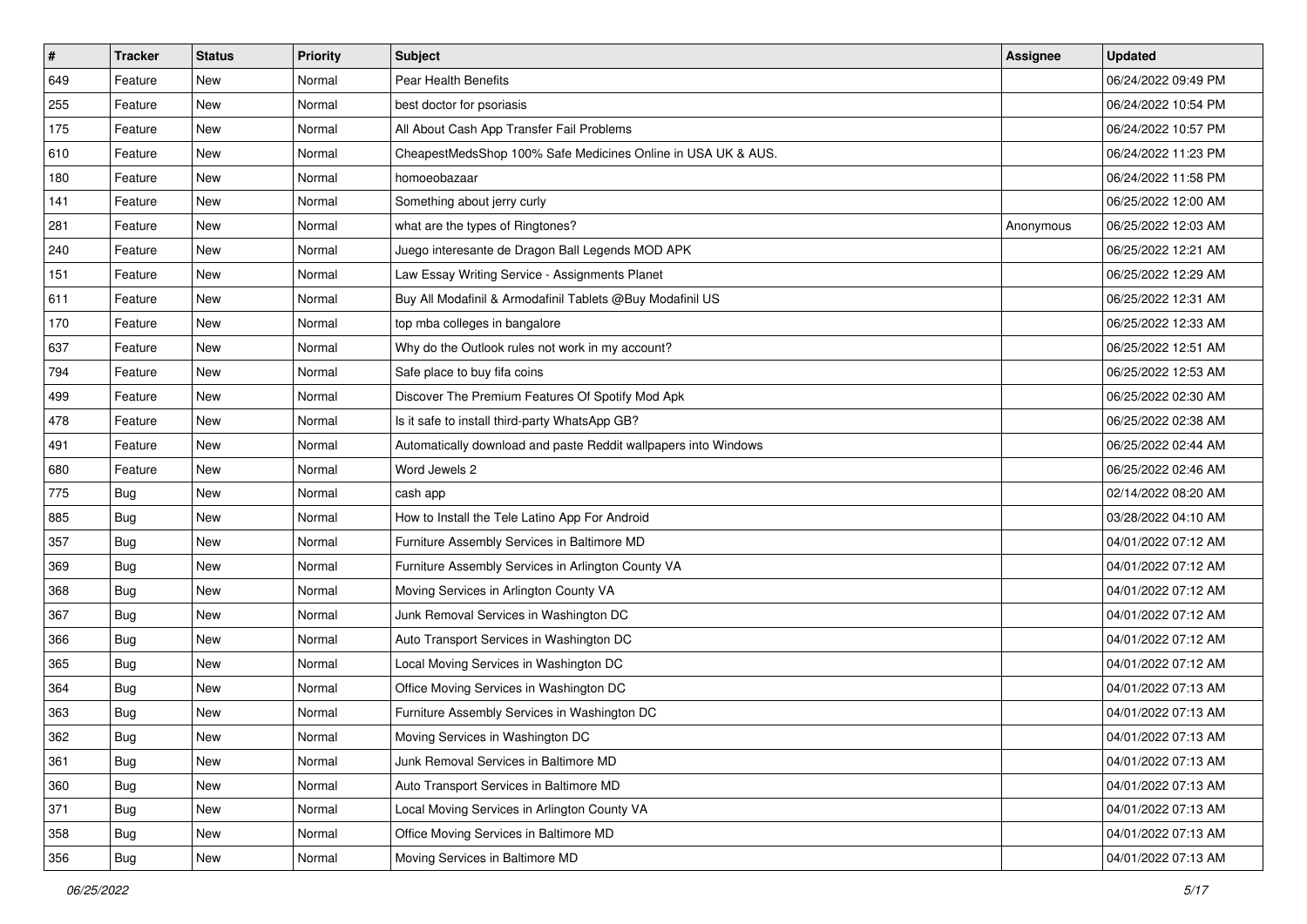| $\vert$ # | <b>Tracker</b> | <b>Status</b> | <b>Priority</b> | Subject                                           | <b>Assignee</b> | <b>Updated</b>      |
|-----------|----------------|---------------|-----------------|---------------------------------------------------|-----------------|---------------------|
| 355       | Bug            | New           | Normal          | Upholstery Cleaning Services in Chesapeake VA     |                 | 04/01/2022 07:14 AM |
| 354       | Bug            | New           | Normal          | Car Upholstery Cleaning Services in Chesapeake VA |                 | 04/01/2022 07:14 AM |
| 353       | Bug            | New           | Normal          | Rug Cleaning Services in Chesapeake VA            |                 | 04/01/2022 07:14 AM |
| 351       | Bug            | <b>New</b>    | Normal          | Emergency Cleaning Services in Chesapeake VA      |                 | 04/01/2022 07:14 AM |
| 350       | Bug            | <b>New</b>    | Normal          | Emergency Cleaning Services in Chesapeake VA      |                 | 04/01/2022 07:14 AM |
| 349       | Bug            | New           | Normal          | Steam Cleaning Services in Chesapeake VA          |                 | 04/01/2022 07:14 AM |
| 348       | Bug            | New           | Normal          | Mold Removal Services in Chesapeake VA            |                 | 04/01/2022 07:14 AM |
| 346       | Bug            | New           | Normal          | Water Extraction Services in Chesapeake VA        |                 | 04/01/2022 07:15 AM |
| 399       | Bug            | New           | Normal          | Furniture Assembly Services in Potomac MD         |                 | 04/01/2022 07:15 AM |
| 359       | Bug            | <b>New</b>    | Normal          | Local Moving Services in Baltimore MD             |                 | 04/01/2022 07:15 AM |
| 385       | Bug            | New           | Normal          | Junk Removal Services in McLean VA                |                 | 04/01/2022 07:15 AM |
| 397       | Bug            | New           | Normal          | Junk Removal Services in Annapolis MD             |                 | 04/01/2022 07:15 AM |
| 396       | Bug            | New           | Normal          | Auto Transport Services in Annapolis MD           |                 | 04/01/2022 07:15 AM |
| 395       | Bug            | New           | Normal          | Local Moving Services in Annapolis MD             |                 | 04/01/2022 07:15 AM |
| 394       | Bug            | <b>New</b>    | Normal          | Office Moving Services in Annapolis MD            |                 | 04/01/2022 07:15 AM |
| 393       | Bug            | New           | Normal          | Furniture Assembly Services in Annapolis MD       |                 | 04/01/2022 07:16 AM |
| 392       | Bug            | <b>New</b>    | Normal          | Moving Services in Annapolis MD                   |                 | 04/01/2022 07:16 AM |
| 391       | Bug            | <b>New</b>    | Normal          | Junk Removal Services in Sterling VA              |                 | 04/01/2022 07:16 AM |
| 390       | Bug            | New           | Normal          | Auto Transport Services in Sterling VA            |                 | 04/01/2022 07:16 AM |
| 389       | Bug            | <b>New</b>    | Normal          | Local Moving Services in Sterling VA              |                 | 04/01/2022 07:16 AM |
| 388       | Bug            | New           | Normal          | Office Moving Services in Sterling VA             |                 | 04/01/2022 07:16 AM |
| 370       | Bug            | <b>New</b>    | Normal          | Office Moving Services in Arlington County VA     |                 | 04/01/2022 07:16 AM |
| 386       | <b>Bug</b>     | New           | Normal          | Moving Services in Sterling VA                    |                 | 04/01/2022 07:16 AM |
| 343       | Bug            | New           | Normal          | Mattress Cleaning Services in Chesapeake VA       |                 | 04/01/2022 07:16 AM |
| 384       | Bug            | New           | Normal          | Auto Transport Services in McLean VA              |                 | 04/01/2022 07:17 AM |
| 383       | Bug            | <b>New</b>    | Normal          | Local Moving Services in McLean VA                |                 | 04/01/2022 07:17 AM |
| 382       | Bug            | <b>New</b>    | Normal          | Office Moving Services in McLean VA               |                 | 04/01/2022 07:17 AM |
| 381       | <b>Bug</b>     | New           | Normal          | Furniture Assembly Services in McLean VA          |                 | 04/01/2022 07:17 AM |
| 379       | Bug            | New           | Normal          | Junk Removal Services in Fairfax VA               |                 | 04/01/2022 07:17 AM |
| 378       | Bug            | New           | Normal          | Auto Transport Services in Fairfax VA             |                 | 04/01/2022 07:17 AM |
| 377       | Bug            | New           | Normal          | Local Moving Services in Fairfax VA               |                 | 04/01/2022 07:17 AM |
| 376       | Bug            | New           | Normal          | Office Moving Services in Fairfax VA              |                 | 04/01/2022 07:17 AM |
| 375       | <b>Bug</b>     | New           | Normal          | Furniture Assembly Services in Fairfax VA         |                 | 04/01/2022 07:18 AM |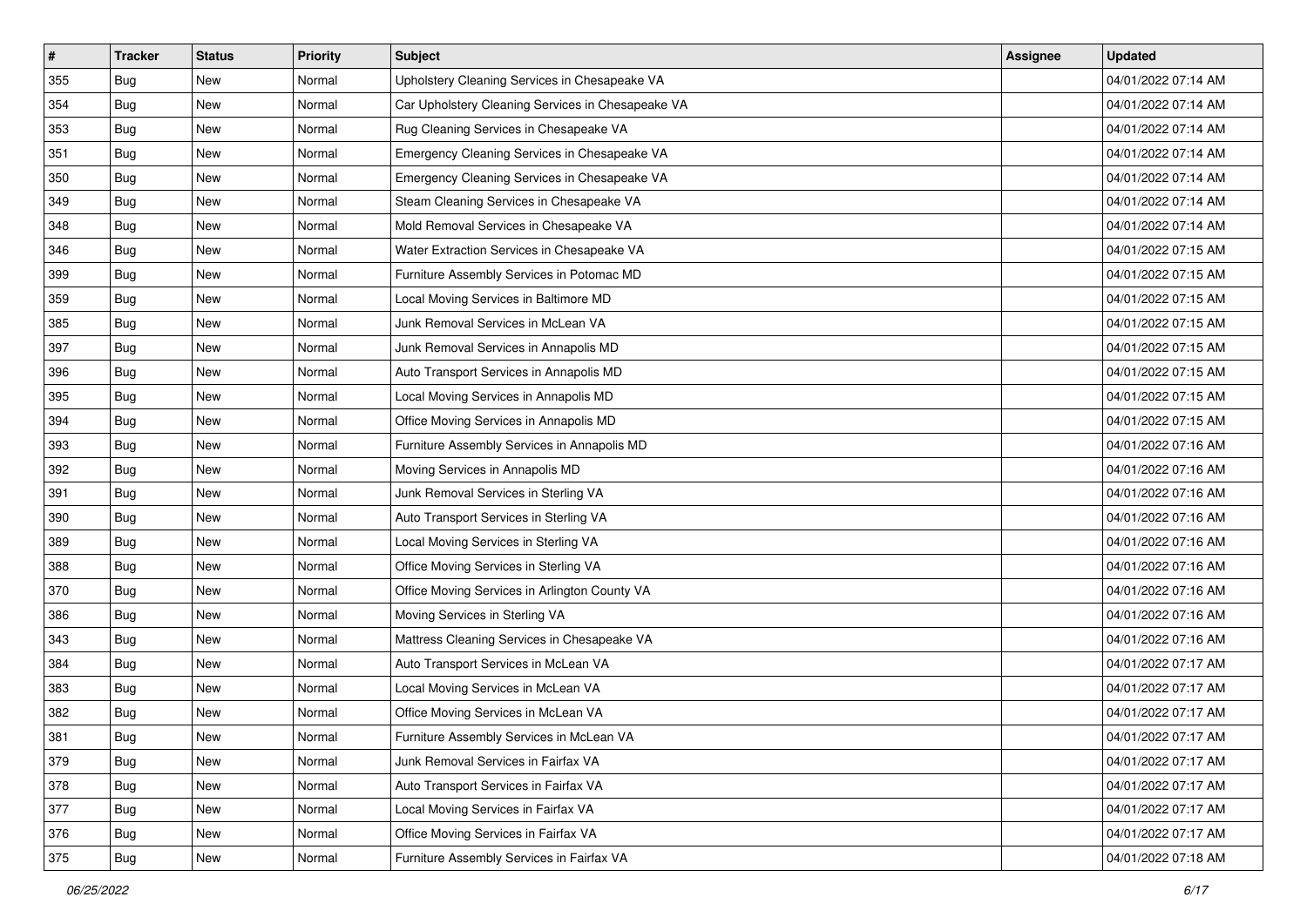| $\sharp$ | <b>Tracker</b> | <b>Status</b> | <b>Priority</b> | <b>Subject</b>                                     | <b>Assignee</b> | <b>Updated</b>      |
|----------|----------------|---------------|-----------------|----------------------------------------------------|-----------------|---------------------|
| 374      | Bug            | New           | Normal          | Moving Services in Fairfax VA                      |                 | 04/01/2022 07:18 AM |
| 373      | Bug            | <b>New</b>    | Normal          | Junk Removal Services in Arlington County VA       |                 | 04/01/2022 07:18 AM |
| 387      | Bug            | New           | Normal          | Furniture Assembly Services in Sterling VA         |                 | 04/01/2022 07:18 AM |
| 301      | Bug            | <b>New</b>    | Normal          | Vehicle Electronics Services in Norcross GA        |                 | 04/01/2022 07:18 AM |
| 311      | Bug            | <b>New</b>    | Normal          | Odor Removal Services in Virginia Beach VA         |                 | 04/01/2022 07:19 AM |
| 310      | Bug            | <b>New</b>    | Normal          | Mattress Cleaning Services in Virginia Beach VA    |                 | 04/01/2022 07:19 AM |
| 309      | Bug            | New           | Normal          | Stain Removal Services in Virginia Beach VA        |                 | 04/01/2022 07:19 AM |
| 308      | Bug            | New           | Normal          | Carpet Repairing Services in Virginia Beach VA     |                 | 04/01/2022 07:19 AM |
| 307      | Bug            | New           | Normal          | Carpet Cleaning Services in Virginia Beach VA      |                 | 04/01/2022 07:19 AM |
| 306      | Bug            | <b>New</b>    | Normal          | Window Tinting Services in Norcross GA             |                 | 04/01/2022 07:19 AM |
| 305      | <b>Bug</b>     | <b>New</b>    | Normal          | Headliner Repair Services in Norcross GA           |                 | 04/01/2022 07:19 AM |
| 304      | Bug            | New           | Normal          | Keyless Entry Services in Norcross GA              |                 | 04/01/2022 07:19 AM |
| 299      | Bug            | <b>New</b>    | Normal          | Brake Caliper Painting Services in Norcross GA     |                 | 04/01/2022 07:20 AM |
| 298      | Bug            | New           | Normal          | Car Stereo Installation Services in Norcross GA    |                 | 04/01/2022 07:20 AM |
| 297      | Bug            | <b>New</b>    | Normal          | Auto Lighting Installation Services in Norcross GA |                 | 04/01/2022 07:21 AM |
| 296      | Bug            | New           | Normal          | Window Tinting Services in Jonesboro GA            |                 | 04/01/2022 07:21 AM |
| 295      | Bug            | <b>New</b>    | Normal          | Headliner Repair Services in Jonesboro GA          |                 | 04/01/2022 07:21 AM |
| 293      | Bug            | <b>New</b>    | Immediate       | <b>CMT Direct Wix</b>                              | Anonymous       | 04/01/2022 07:21 AM |
| 303      | Bug            | New           | Normal          | Car Wrapping Services in Norcross GA               |                 | 04/01/2022 07:22 AM |
| 329      | Bug            | <b>New</b>    | Normal          | Odor Removal Services in Norfolk VA                |                 | 04/01/2022 07:22 AM |
| 342      | <b>Bug</b>     | New           | Normal          | Stain Removal Services in Chesapeake VA            |                 | 04/01/2022 07:22 AM |
| 341      | Bug            | <b>New</b>    | Normal          | Carpet Repairing Services in Chesapeake VA         |                 | 04/01/2022 07:23 AM |
| 340      | Bug            | <b>New</b>    | Normal          | Carpet Cleaning Services in Chesapeake VA          |                 | 04/01/2022 07:23 AM |
| 338      | <b>Bug</b>     | New           | Normal          | Car Upholstery Cleaning Services in Norfolk VA     |                 | 04/01/2022 07:23 AM |
| 337      | Bug            | New           | Normal          | Rug Cleaning Services in Norfolk VA                |                 | 04/01/2022 07:23 AM |
| 335      | Bug            | <b>New</b>    | Normal          | Emergency Cleaning Services in Norfolk VA          |                 | 04/01/2022 07:24 AM |
| 334      | <b>Bug</b>     | New           | Normal          | Steam Cleaning Services in Norfolk VA              |                 | 04/01/2022 07:25 AM |
| 332      | Bug            | New           | Normal          | Eco/Green Cleaning Services in Norfolk VA          |                 | 04/01/2022 07:25 AM |
| 314      | Bug            | New           | Normal          | Water Extraction Services in Virginia Beach VA     |                 | 04/01/2022 07:25 AM |
| 330      | <b>Bug</b>     | New           | Normal          | Stain Protection Services in Norfolk VA            |                 | 04/01/2022 07:26 AM |
| 328      | Bug            | New           | Normal          | Mattress Cleaning Services in Norfolk VA           |                 | 04/01/2022 07:26 AM |
| 327      | Bug            | New           | Normal          | Stain Removal Services in Norfolk VA               |                 | 04/01/2022 07:26 AM |
| 326      | <b>Bug</b>     | New           | Normal          | Carpet Repairing Services in Norfolk VA            |                 | 04/01/2022 07:26 AM |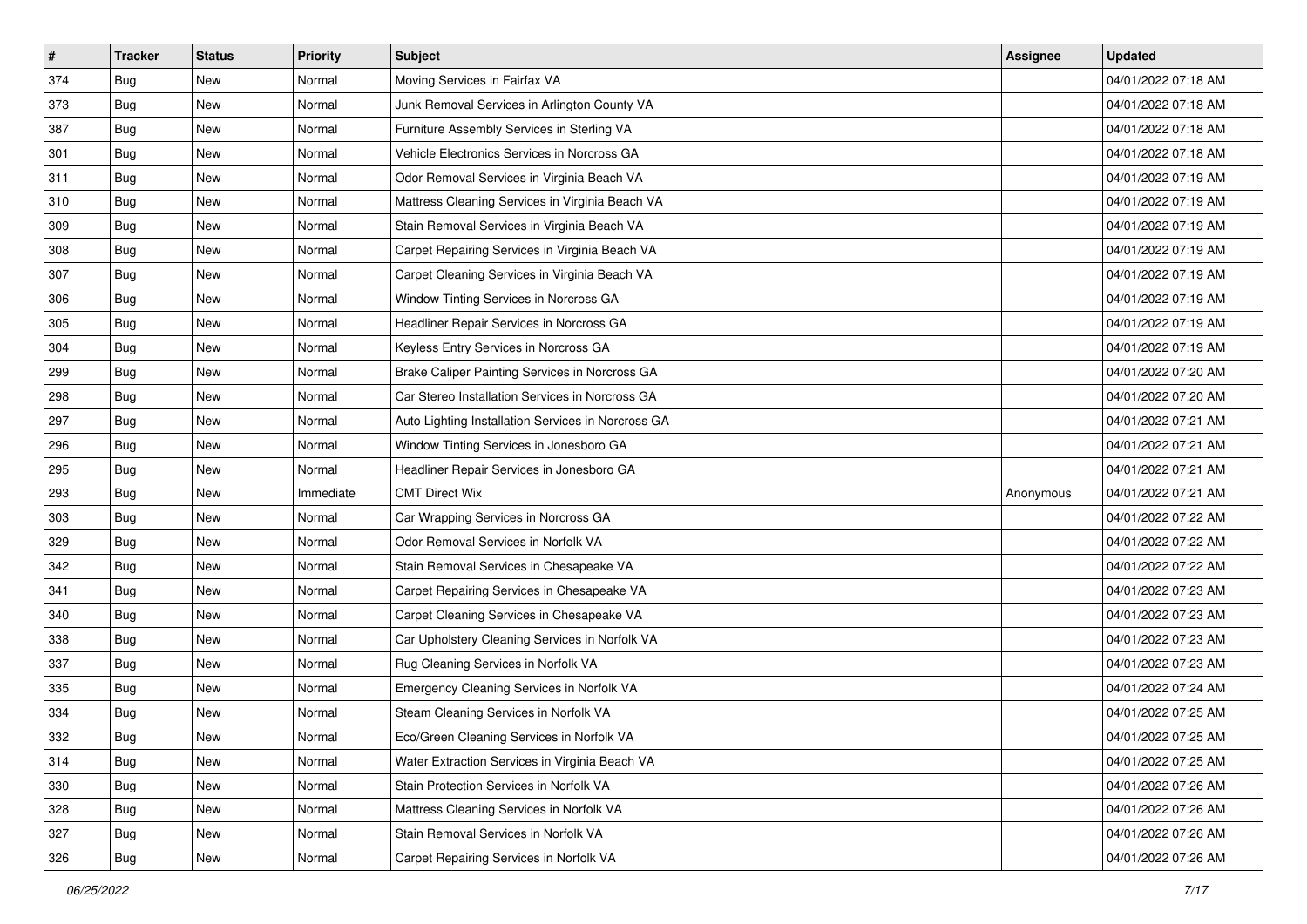| #   | <b>Tracker</b> | <b>Status</b> | <b>Priority</b> | <b>Subject</b>                                        | <b>Assignee</b> | <b>Updated</b>      |
|-----|----------------|---------------|-----------------|-------------------------------------------------------|-----------------|---------------------|
| 325 | Bug            | New           | Normal          | Carpet Cleaning Services in Norfolk VA                |                 | 04/01/2022 07:26 AM |
| 324 | Bug            | New           | Normal          | Upholstery Cleaning Services in Virginia Beach VA     |                 | 04/01/2022 07:26 AM |
| 323 | Bug            | New           | Normal          | Car Upholstery Cleaning Services in Virginia Beach VA |                 | 04/01/2022 07:26 AM |
| 322 | Bug            | <b>New</b>    | Normal          | Rug Cleaning Services in Virginia Beach VA            |                 | 04/01/2022 07:26 AM |
| 320 | Bug            | <b>New</b>    | Normal          | Emergency Cleaning Services in Virginia Beach VA      |                 | 04/01/2022 07:27 AM |
| 319 | Bug            | <b>New</b>    | Normal          | Steam Cleaning Services in Virginia Beach VA          |                 | 04/01/2022 07:27 AM |
| 318 | Bug            | <b>New</b>    | Normal          | Mold Removal Services in Virginia Beach VA            |                 | 04/01/2022 07:27 AM |
| 456 | Bug            | New           | Normal          | Upholstery Cleaning Medford MA                        |                 | 04/01/2022 07:28 AM |
| 472 | Bug            | <b>New</b>    | Normal          | Upholstery Cleaning Arlington MA                      |                 | 04/01/2022 07:31 AM |
| 468 | Bug            | <b>New</b>    | Normal          | Floor Cleaning Westchester MA                         |                 | 04/01/2022 07:31 AM |
| 467 | Bug            | New           | Normal          | Floor Waxing Westchester MA                           |                 | 04/01/2022 07:31 AM |
| 463 | Bug            | <b>New</b>    | Normal          | Residential Floor Cleaning Medford MA                 |                 | 04/01/2022 07:32 AM |
| 462 | Bug            | <b>New</b>    | Normal          | Commercial Floor Cleaning Medford MA                  |                 | 04/01/2022 07:32 AM |
| 459 | Bug            | <b>New</b>    | Normal          | Floor Waxing Medford MA                               |                 | 04/01/2022 07:32 AM |
| 458 | <b>Bug</b>     | <b>New</b>    | Normal          | Floor Stripping Medford MA                            |                 | 04/01/2022 07:32 AM |
| 398 | Bug            | New           | Normal          | Moving Services in Potomac MD                         |                 | 04/01/2022 07:32 AM |
| 455 | Bug            | <b>New</b>    | Normal          | Residential Floor Cleaning Quincy MA                  |                 | 04/01/2022 07:38 AM |
| 413 | Bug            | <b>New</b>    | Normal          | Commercial Floor Cleaning Boston MA                   |                 | 04/01/2022 07:45 AM |
| 425 | Bug            | <b>New</b>    | Normal          | Floor Stripping Brookline MA                          |                 | 04/01/2022 07:45 AM |
| 424 | Bug            | New           | Normal          | Carpet Cleaning Brookline MA                          |                 | 04/01/2022 07:45 AM |
| 423 | Bug            | New           | Normal          | Upholstery Cleaning Brookline MA                      |                 | 04/01/2022 07:46 AM |
| 422 | Bug            | <b>New</b>    | Normal          | Residential Floor Cleaning Somerville MA              |                 | 04/01/2022 07:46 AM |
| 421 | Bug            | <b>New</b>    | Normal          | Commercial Floor Cleaning Somerville MA               |                 | 04/01/2022 07:46 AM |
| 420 | Bug            | New           | Normal          | Germs Removal Somerville MA                           |                 | 04/01/2022 07:46 AM |
| 419 | Bug            | <b>New</b>    | Normal          | Floor Cleaning Somerville MA                          |                 | 04/01/2022 07:46 AM |
| 418 | Bug            | <b>New</b>    | Normal          | Floor Waxing Somerville MA                            |                 | 04/01/2022 07:46 AM |
| 417 | Bug            | <b>New</b>    | Normal          | Floor Stripping Somerville MA                         |                 | 04/01/2022 07:46 AM |
| 416 | <b>Bug</b>     | New           | Normal          | Carpet Cleaning Somerville MA                         |                 | 04/01/2022 07:46 AM |
| 427 | Bug            | New           | Normal          | Floor Cleaning Brookline MA                           |                 | 04/01/2022 07:46 AM |
| 414 | Bug            | New           | Normal          | Residential Floor Cleaning Boston MA                  |                 | 04/01/2022 07:46 AM |
| 428 | Bug            | New           | Normal          | Germs Removal Brookline MA                            |                 | 04/01/2022 07:47 AM |
| 412 | <b>Bug</b>     | New           | Normal          | Germs Removal Boston MA                               |                 | 04/01/2022 07:47 AM |
| 411 | <b>Bug</b>     | New           | Normal          | Floor Cleaning Boston MA                              |                 | 04/01/2022 07:47 AM |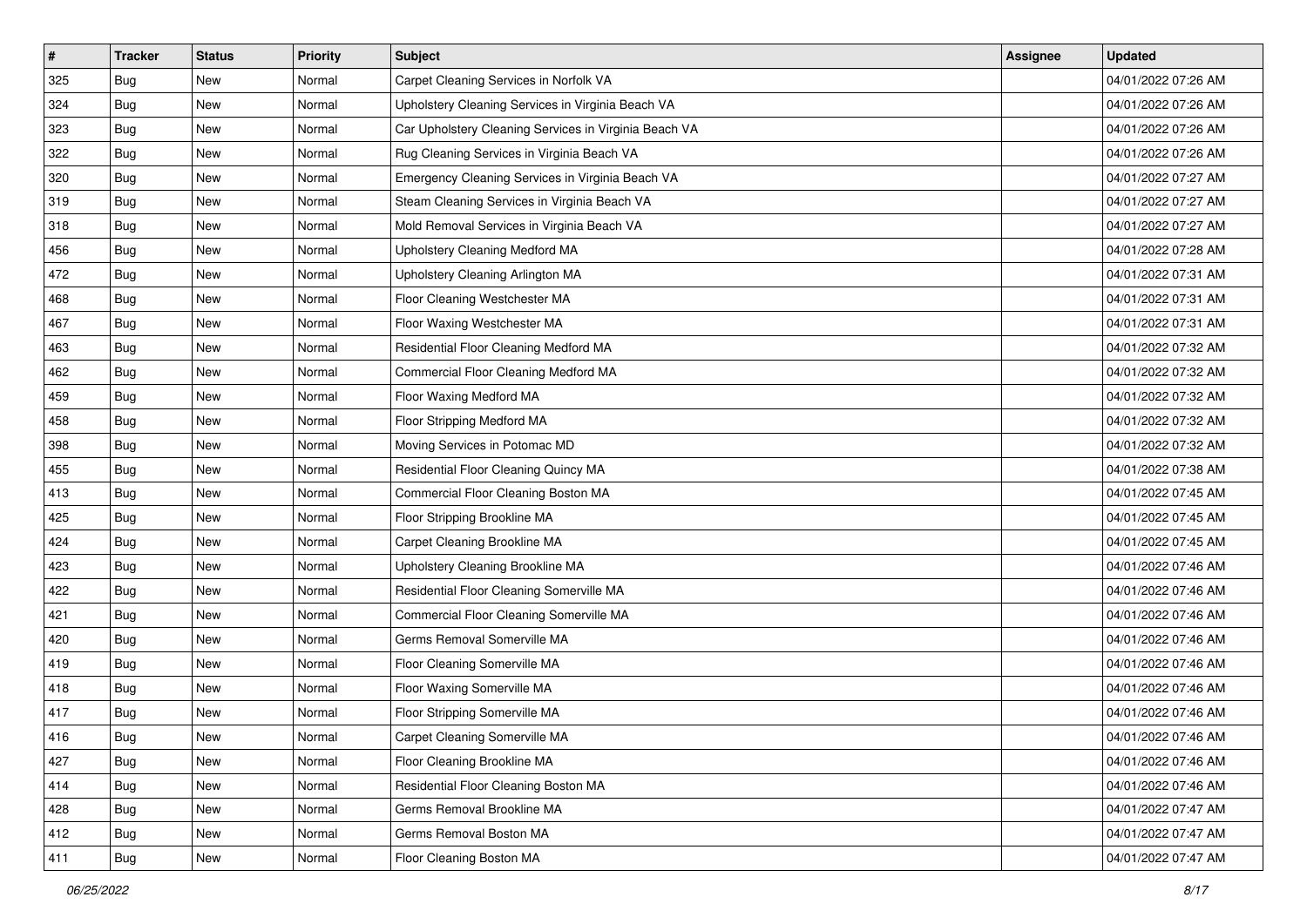| $\vert$ # | <b>Tracker</b> | <b>Status</b> | <b>Priority</b> | <b>Subject</b>                                 | <b>Assignee</b> | <b>Updated</b>      |
|-----------|----------------|---------------|-----------------|------------------------------------------------|-----------------|---------------------|
| 410       | Bug            | New           | Normal          | Floor Waxing Boston MA                         |                 | 04/01/2022 07:47 AM |
| 409       | Bug            | New           | Normal          | Floor Stripping Boston MA                      |                 | 04/01/2022 07:47 AM |
| 408       | Bug            | New           | Normal          | Carpet Cleaning Boston MA                      |                 | 04/01/2022 07:47 AM |
| 407       | Bug            | <b>New</b>    | Normal          | Upholstery Cleaning Boston MA                  |                 | 04/01/2022 07:47 AM |
| 406       | Bug            | <b>New</b>    | Normal          | Office Moving Services in Gaithersburg MD      |                 | 04/01/2022 07:47 AM |
| 405       | Bug            | New           | Normal          | Furniture Assembly Services in Gaithersburg MD |                 | 04/01/2022 07:47 AM |
| 404       | Bug            | <b>New</b>    | Normal          | Moving Services in Gaithersburg MD             |                 | 04/01/2022 07:47 AM |
| 403       | Bug            | New           | Normal          | Junk Removal Services in Potomac MD            |                 | 04/01/2022 07:47 AM |
| 402       | Bug            | <b>New</b>    | Normal          | Auto Transport Services in Potomac MD          |                 | 04/01/2022 07:47 AM |
| 401       | Bug            | <b>New</b>    | Normal          | Local Moving Services in Potomac MD            |                 | 04/01/2022 07:48 AM |
| 415       | Bug            | New           | Normal          | Upholstery Cleaning Somerville MA              |                 | 04/01/2022 07:48 AM |
| 453       | Bug            | <b>New</b>    | Normal          | Germs Removal Quincy MA                        |                 | 04/01/2022 07:48 AM |
| 452       | Bug            | <b>New</b>    | Normal          | Floor Cleaning Quincy MA                       |                 | 04/01/2022 07:48 AM |
| 451       | Bug            | <b>New</b>    | Normal          | Floor Waxing Quincy MA                         |                 | 04/01/2022 07:48 AM |
| 449       | Bug            | <b>New</b>    | Normal          | Carpet Cleaning Quincy MA                      |                 | 04/01/2022 07:48 AM |
| 448       | Bug            | New           | Normal          | Upholstery Cleaning Quincy MA                  |                 | 04/01/2022 07:48 AM |
| 447       | Bug            | <b>New</b>    | Normal          | Residential Floor Cleaning Watertown MA        |                 | 04/01/2022 07:49 AM |
| 446       | Bug            | <b>New</b>    | Normal          | Commercial Floor Cleaning Watertown MA         |                 | 04/01/2022 07:49 AM |
| 445       | Bug            | <b>New</b>    | Normal          | Germs Removal Watertown MA                     |                 | 04/01/2022 07:49 AM |
| 444       | Bug            | <b>New</b>    | Normal          | Floor Cleaning Watertown MA                    |                 | 04/01/2022 07:49 AM |
| 426       | Bug            | New           | Normal          | Floor Waxing Brookline MA                      |                 | 04/01/2022 07:49 AM |
| 442       | Bug            | <b>New</b>    | Normal          | Floor Stripping Watertown MA                   |                 | 04/01/2022 07:49 AM |
| 286       | Bug            | <b>New</b>    | Normal          | All About Cash App Transfer Fail Problems      |                 | 04/01/2022 07:49 AM |
| 440       | Bug            | New           | Normal          | Upholstery Cleaning Watertown MA               |                 | 04/01/2022 07:49 AM |
| 439       | Bug            | New           | Normal          | Residential Floor Cleaning Newton MA           |                 | 04/01/2022 07:49 AM |
| 438       | Bug            | <b>New</b>    | Normal          | Commercial Floor Cleaning Newton MA            |                 | 04/01/2022 07:50 AM |
| 437       | Bug            | <b>New</b>    | Normal          | Germs Removal Newton MA                        |                 | 04/01/2022 07:50 AM |
| 436       | <b>Bug</b>     | New           | Normal          | Floor Cleaning Newton MA                       |                 | 04/01/2022 07:50 AM |
| 435       | Bug            | New           | Normal          | Floor Waxing Newton MA                         |                 | 04/01/2022 07:50 AM |
| 434       | Bug            | New           | Normal          | Floor Stripping Newton MA                      |                 | 04/01/2022 07:50 AM |
| 433       | Bug            | New           | Normal          | Carpet Cleaning Newton MA                      |                 | 04/01/2022 07:50 AM |
| 432       | <b>Bug</b>     | New           | Normal          | Upholstery Cleaning Newton MA                  |                 | 04/01/2022 07:50 AM |
| 431       | <b>Bug</b>     | New           | Normal          | Residential Floor Cleaning Brookline MA        |                 | 04/01/2022 07:50 AM |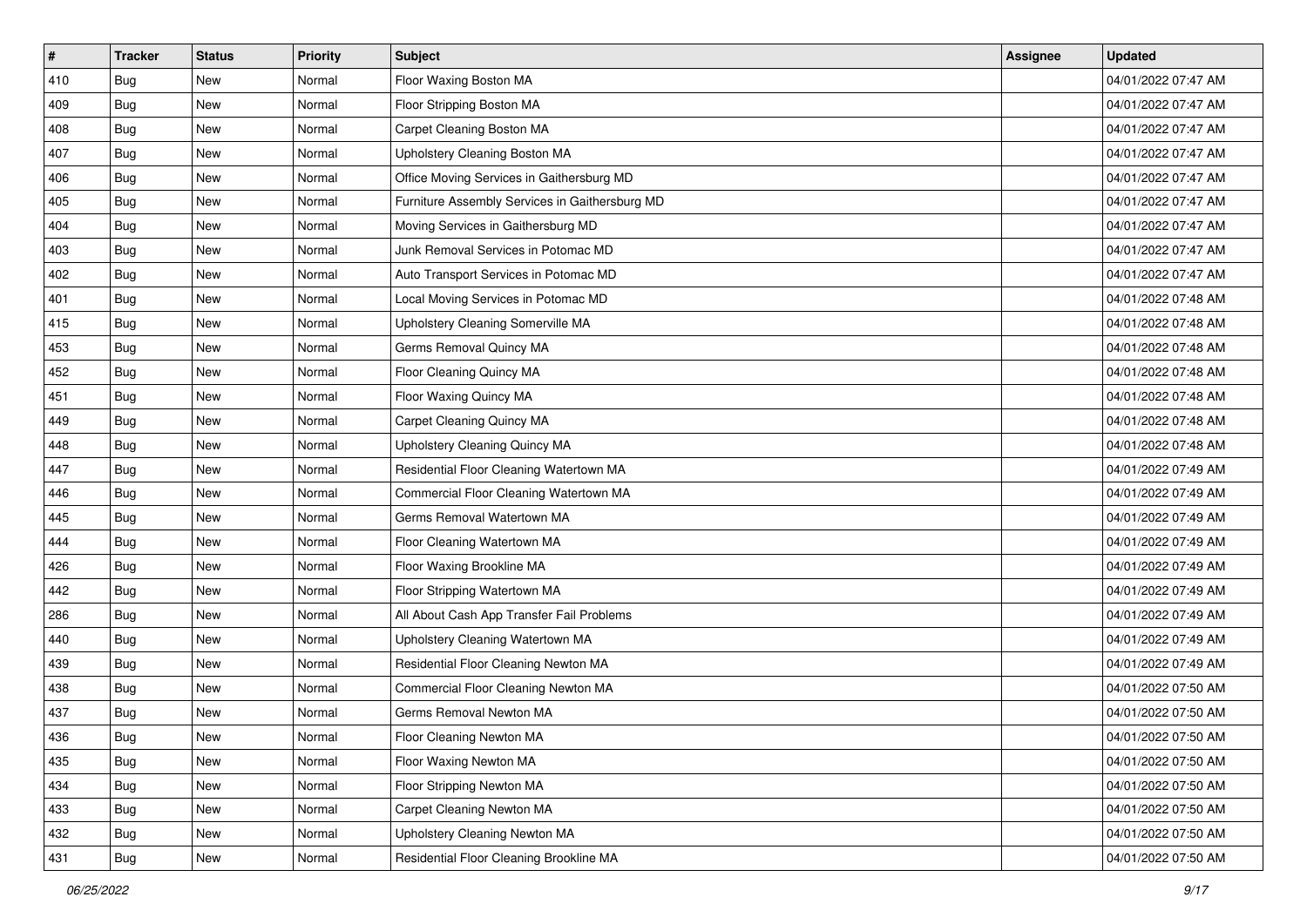| $\vert$ # | <b>Tracker</b> | <b>Status</b> | <b>Priority</b> | <b>Subject</b>                                                                               | <b>Assignee</b>        | <b>Updated</b>      |
|-----------|----------------|---------------|-----------------|----------------------------------------------------------------------------------------------|------------------------|---------------------|
| 430       | <b>Bug</b>     | New           | Normal          | Commercial Floor Cleaning Brookline MA                                                       |                        | 04/01/2022 07:50 AM |
| 429       | <b>Bug</b>     | New           | Normal          | Germs Removal Brookline MA                                                                   |                        | 04/01/2022 07:51 AM |
| 443       | <b>Bug</b>     | New           | Normal          | Floor Waxing Watertown MA                                                                    |                        | 04/01/2022 07:51 AM |
| 137       | <b>Bug</b>     | New           | Normal          | hcbets                                                                                       |                        | 04/01/2022 07:52 AM |
| 135       | <b>Bug</b>     | New           | Normal          | factspress                                                                                   |                        | 04/01/2022 07:52 AM |
| 147       | Bug            | New           | Normal          | xzxgfufi                                                                                     |                        | 04/01/2022 07:54 AM |
| 131       | Bug            | New           | Normal          | triokids                                                                                     |                        | 04/01/2022 07:54 AM |
| 125       | <b>Bug</b>     | New           | Normal          | vbvnm                                                                                        |                        | 04/01/2022 07:55 AM |
| 124       | <b>Bug</b>     | New           | Normal          | https://www.bigmarker.com/ustvpass/LIVE-Atlanta-Falcons-vs-Carolina-Panthers-NFL-Week-8-Game |                        | 04/01/2022 07:55 AM |
| 122       | Bug            | <b>New</b>    | Normal          | <b>AFL Live Stream</b>                                                                       |                        | 04/01/2022 07:55 AM |
| 121       | Bug            | New           | Normal          | xgfhjmghtm                                                                                   |                        | 04/01/2022 07:56 AM |
| 288       | Bug            | New           | Normal          | Make shopping easier                                                                         |                        | 04/01/2022 07:56 AM |
| 160       | Bug            | New           | Normal          | rtyuiv wbhyu                                                                                 |                        | 04/01/2022 07:56 AM |
| 166       | <b>Bug</b>     | New           | Normal          | dfgbd                                                                                        |                        | 04/01/2022 07:57 AM |
| 165       | <b>Bug</b>     | New           | Normal          | dfgbd                                                                                        |                        | 04/01/2022 07:57 AM |
| 163       | Bug            | New           | Normal          | jknjopl[                                                                                     |                        | 04/01/2022 07:58 AM |
| 156       | <b>Bug</b>     | New           | Normal          | Access old cash app account                                                                  |                        | 04/01/2022 08:00 AM |
| 152       | Bug            | New           | High            | professional bridal makeup artist                                                            | Christophe<br>Garion   | 04/01/2022 08:01 AM |
| 148       | <b>Bug</b>     | New           | Normal          | zxZdfg                                                                                       |                        | 04/01/2022 08:01 AM |
| 162       | <b>Bug</b>     | New           | Normal          | gfyuik9                                                                                      | Hamza<br>Bourbouh      | 04/01/2022 08:01 AM |
| 73        | Bug            | New           | Urgent          | properties ID is not set in Json in EMF backend                                              | Pierre-Loïc<br>Garoche | 04/01/2022 08:06 AM |
| 72        | <b>Bug</b>     | New           | Normal          | Simulinkd does not match Lustre using EMF backend when using nested Merge expression         | Pierre-Loïc<br>Garoche | 04/01/2022 08:06 AM |
| 78        | Bug            | In Progress   | Normal          | Why generate MCDC conditions for constant flows?                                             | Pierre-Loïc<br>Garoche | 04/01/2022 08:08 AM |
| 117       | <b>Bug</b>     | New           | Normal          | How to Watch Cowboys vs Cardinals Game Live Stream FREE TV                                   |                        | 04/01/2022 08:08 AM |
| 96        | Bug            | Resolved      | High            | Lustrec installation failed                                                                  | Pierre-Loïc<br>Garoche | 04/01/2022 08:11 AM |
| 256       | Bug            | New           | Normal          | <b>Fake Travis Scott Shoes</b>                                                               |                        | 04/01/2022 08:12 AM |
| 238       | <b>Bug</b>     | New           | Low             | HP Printer Assistant Software   Download & Install HP Assistant                              |                        | 04/01/2022 08:16 AM |
| 236       | Bug            | New           | Normal          | HP Printer Assistant Software   Download & Install HP Assistant                              |                        | 04/01/2022 08:16 AM |
| 273       | <b>Bug</b>     | New           | High            | assignment help online                                                                       |                        | 04/01/2022 08:17 AM |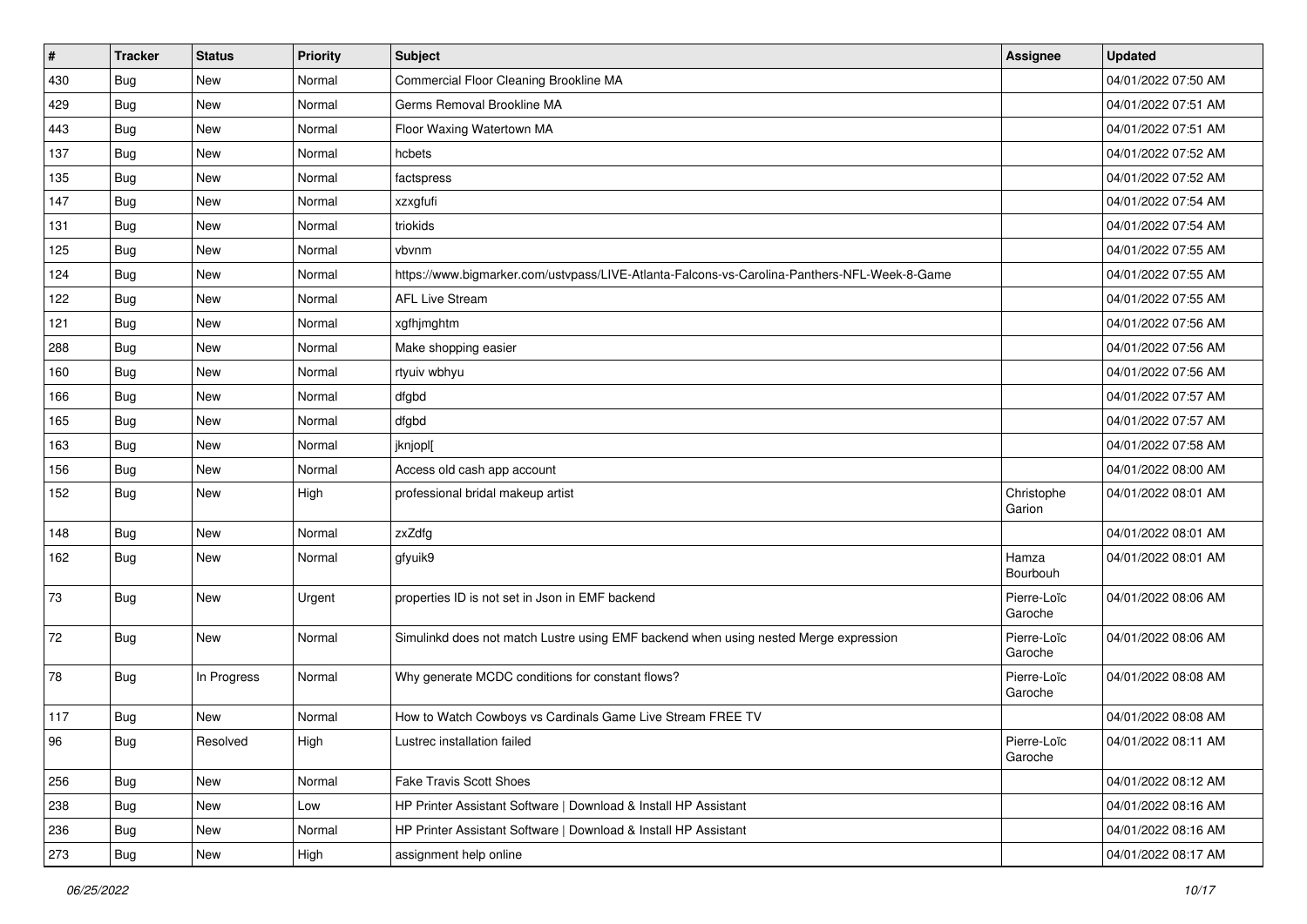| $\vert$ # | <b>Tracker</b> | <b>Status</b> | <b>Priority</b> | <b>Subject</b>                                               | <b>Assignee</b>        | <b>Updated</b>      |
|-----------|----------------|---------------|-----------------|--------------------------------------------------------------|------------------------|---------------------|
| 283       | Bug            | <b>New</b>    | Normal          | Cash App To PayPal Transfer Money - Check Out The Steps Here |                        | 04/01/2022 08:17 AM |
| 274       | Bug            | <b>New</b>    | Normal          | How AI is transforming coupon marketing campaigns?           | Anonymous              | 04/01/2022 08:19 AM |
| 270       | Bug            | <b>New</b>    | Normal          | Logo Mansion                                                 | Christophe<br>Garion   | 04/01/2022 08:20 AM |
| 268       | Bug            | <b>New</b>    | Normal          | Fashionj                                                     |                        | 04/01/2022 08:20 AM |
| 199       | <b>Bug</b>     | New           | Normal          | SBL CLEARSTONE DROPS (30ML)                                  |                        | 04/01/2022 08:23 AM |
| 195       | Bug            | <b>New</b>    | Normal          | homoeobazaar                                                 |                        | 04/01/2022 08:23 AM |
| 187       | Bug            | <b>New</b>    | Normal          | High Quality Replic 350 V2 Carbon                            |                        | 04/01/2022 08:40 AM |
| 179       | Bug            | <b>New</b>    | Normal          | body wave                                                    |                        | 04/01/2022 08:41 AM |
| 287       | Bug            | <b>New</b>    | Normal          | Make shopping easier                                         |                        | 04/01/2022 08:41 AM |
| 226       | Bug            | <b>New</b>    | Normal          | How to find reliable service reviews                         | Anonymous              | 04/01/2022 08:46 AM |
| 221       | <b>Bug</b>     | <b>New</b>    | Normal          | The Best APk                                                 |                        | 04/01/2022 08:49 AM |
| 203       | Bug            | <b>New</b>    | Low             | Airport Taxi Guildford                                       | Anonymous              | 04/01/2022 08:50 AM |
| 213       | Bug            | <b>New</b>    | Normal          | fix HP Notebook Missing Operating System Error Message       |                        | 04/01/2022 08:53 AM |
| 208       | Bug            | <b>New</b>    | Normal          | Why Cash app won't let me send money if scammed?             |                        | 04/01/2022 08:54 AM |
| 818       | Bug            | <b>New</b>    | Normal          | Have you ever played a basketball game?                      | Corentin<br>Lauverjat  | 04/01/2022 08:55 AM |
| 807       | Bug            | <b>New</b>    | Normal          | 1v1Battle is a strategic action 'Build and shoot' game       |                        | 04/01/2022 08:56 AM |
| 821       | Bug            | <b>New</b>    | Normal          | Nicoo - A Review of the Popular Battle Royale Game           |                        | 04/01/2022 08:56 AM |
| 795       | Bug            | <b>New</b>    | Normal          | Drift Boss - Exciting Race                                   |                        | 04/01/2022 08:57 AM |
| 834       | Bug            | <b>New</b>    | Normal          | Grasp the secret to relieve stress and fatigue               |                        | 04/01/2022 08:57 AM |
| 844       | Bug            | <b>New</b>    | Normal          | To know Chime Routing Number call on the helpline number     |                        | 04/01/2022 08:58 AM |
| 843       | Bug            | <b>New</b>    | Normal          | Canon IJ Network Tool                                        |                        | 04/01/2022 08:58 AM |
| 842       | Bug            | <b>New</b>    | Normal          | Join the fun game                                            |                        | 04/01/2022 08:58 AM |
| 841       | <b>Bug</b>     | <b>New</b>    | Normal          | How do I activate FOX NOW?                                   |                        | 04/01/2022 08:58 AM |
| 840       | Bug            | <b>New</b>    | Normal          | Is Tubi really free and legal?                               |                        | 04/01/2022 08:58 AM |
| 839       | Bug            | <b>New</b>    | Normal          | How do I activate FOX NOW?                                   |                        | 04/01/2022 08:58 AM |
| 838       | Bug            | <b>New</b>    | Normal          | Celebrity Hunter Mod apk - Como instalá-lo                   |                        | 04/01/2022 08:58 AM |
| 837       | <b>Bug</b>     | New           | Normal          | To Create An Instagram Story                                 | Pierre-Loïc<br>Garoche | 04/01/2022 08:58 AM |
| 819       | <b>Bug</b>     | New           | Normal          | Metal Slug Apk para Android                                  |                        | 04/01/2022 08:59 AM |
| 835       | Bug            | New           | Normal          | Build your strong army with Taming io                        |                        | 04/01/2022 08:59 AM |
| 792       | Bug            | New           | Normal          | What is Google Camera Mod?                                   |                        | 04/01/2022 08:59 AM |
| 833       | Bug            | New           | Normal          | Does Direct Deposit Hit Chime- seek Chime Customer Service   |                        | 04/01/2022 08:59 AM |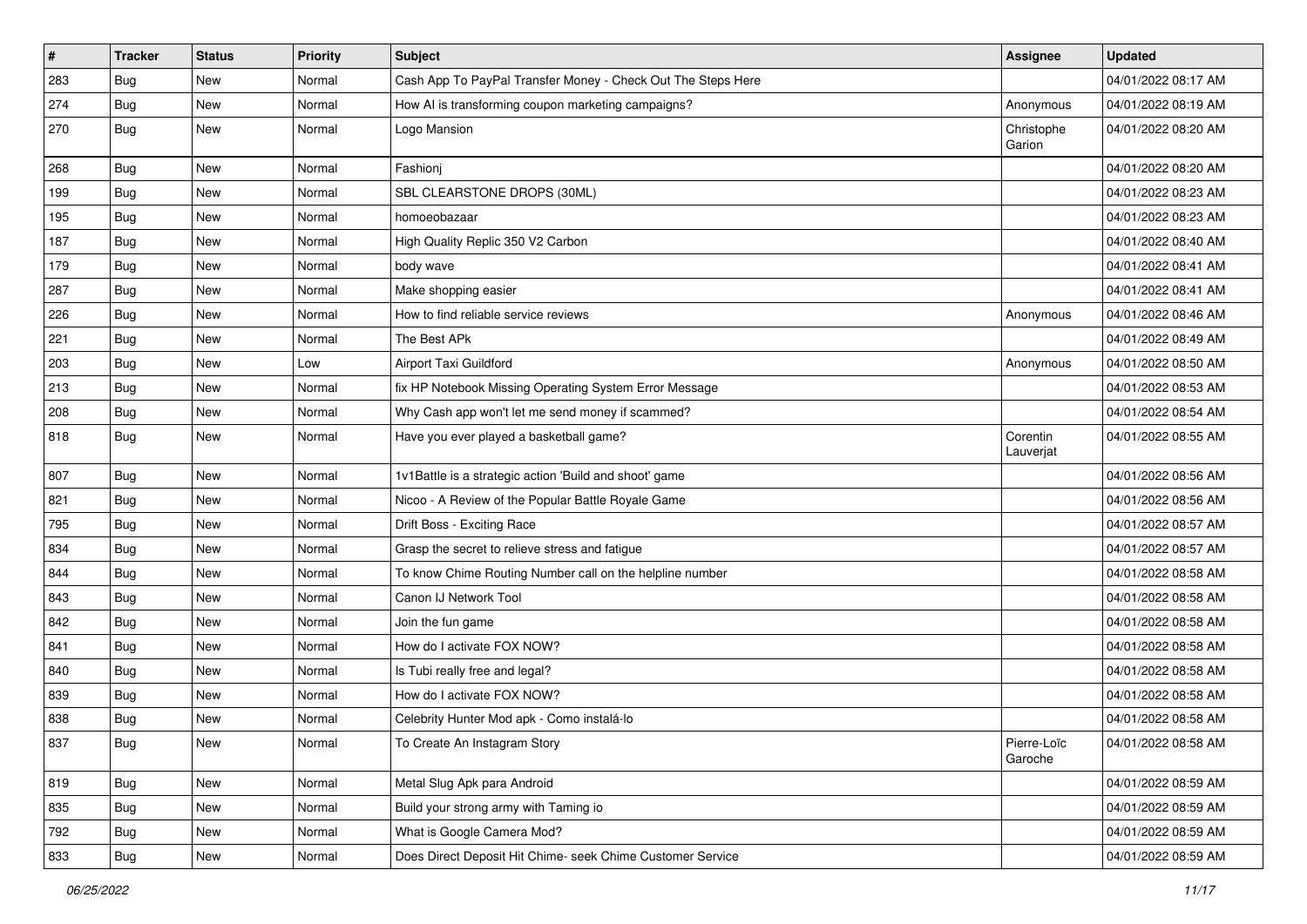| $\pmb{\#}$ | <b>Tracker</b> | <b>Status</b> | <b>Priority</b> | <b>Subject</b>                                                                   | <b>Assignee</b>        | <b>Updated</b>      |
|------------|----------------|---------------|-----------------|----------------------------------------------------------------------------------|------------------------|---------------------|
| 832        | Bug            | New           | Normal          | Choque Royale Mod Apk                                                            |                        | 04/01/2022 08:59 AM |
| 830        | Bug            | <b>New</b>    | Normal          | Poppy Playtime APK                                                               |                        | 04/01/2022 08:59 AM |
| 829        | <b>Bug</b>     | New           | Normal          | Write My Dissertation For Me UK                                                  | Pierre-Loïc<br>Garoche | 04/01/2022 08:59 AM |
| 827        | Bug            | <b>New</b>    | Normal          | Come To Know The Required Steps To Unlock Cash App Account                       |                        | 04/01/2022 08:59 AM |
| 825        | Bug            | <b>New</b>    | Normal          | Lucky Patcher Download                                                           |                        | 04/01/2022 08:59 AM |
| 836        | Bug            | <b>New</b>    | Normal          | What Is The Required Amount To Pay As Cash App Clearance Fee?                    |                        | 04/01/2022 09:00 AM |
| 750        | Bug            | New           | Normal          | Create a Report Template                                                         |                        | 04/01/2022 09:00 AM |
| 758        | Bug            | <b>New</b>    | Normal          | How Do I Study Consistently For Hours?                                           |                        | 04/01/2022 09:01 AM |
| 757        | Bug            | <b>New</b>    | Normal          | Why Is Issue of Car Maintenance so Famous for the Consumers?                     |                        | 04/01/2022 09:01 AM |
| 753        | Bug            | New           | Normal          | onlineessaygrader                                                                |                        | 04/01/2022 09:01 AM |
| 749        | Bug            | <b>New</b>    | Normal          | The Best Bubble Shooter Game for Android                                         |                        | 04/01/2022 09:02 AM |
| 748        | Bug            | <b>New</b>    | Normal          | Il y a quelques façons d'obtenir des sonneries gratuites pour votre iPhone       |                        | 04/01/2022 09:02 AM |
| 747        | Bug            | <b>New</b>    | Normal          | How to Install Tyflex Plus on Your Android Device                                |                        | 04/01/2022 09:02 AM |
| 744        | Bug            | <b>New</b>    | Normal          | <b>Pixel Survive</b>                                                             |                        | 04/01/2022 09:02 AM |
| 742        | Bug            | New           | Normal          | How Long Does Cash App Support Take To Respond For A Better Support?             |                        | 04/01/2022 09:02 AM |
| 741        | Bug            | <b>New</b>    | Normal          | <b>Blockchain Technology Solutions</b>                                           |                        | 04/01/2022 09:02 AM |
| 739        | Bug            | <b>New</b>    | Normal          | law dissertation help                                                            |                        | 04/01/2022 09:02 AM |
| 738        | Bug            | <b>New</b>    | Normal          | How Much Amount Do I Get Using The Referral Code For Cash App?                   |                        | 04/01/2022 09:03 AM |
| 752        | Bug            | <b>New</b>    | Normal          | Plagerism checker                                                                |                        | 04/01/2022 09:03 AM |
| 791        | Bug            | New           | Normal          | Samsnung TV Plus is not working                                                  |                        | 04/01/2022 09:03 AM |
| 790        | Bug            | <b>New</b>    | Normal          | My app                                                                           |                        | 04/01/2022 09:03 AM |
| 849        | Bug            | <b>New</b>    | Normal          | FutEmax App Apk - Watch Soccer, Fantasy Football, And More On Your Mobile Device |                        | 04/01/2022 09:04 AM |
| 768        | Bug            | New           | Normal          | Where can you buy best jackets online?                                           |                        | 04/01/2022 09:05 AM |
| 862        | Bug            | <b>New</b>    | Normal          | none                                                                             |                        | 04/01/2022 09:11 AM |
| 872        | Bug            | <b>New</b>    | Normal          | Poppy Playtime Horror Game Free                                                  |                        | 04/01/2022 09:11 AM |
| 870        | Bug            | <b>New</b>    | Normal          | Mahjong Solitaire                                                                |                        | 04/01/2022 09:12 AM |
| 867        | Bug            | <b>New</b>    | Low             | cheap Yeezys                                                                     | Pierre-Loïc<br>Garoche | 04/01/2022 09:12 AM |
| 876        | <b>Bug</b>     | <b>New</b>    | Normal          | Download Full-Size Profile Pictures of Your Favorite Users With InstaDP          |                        | 04/01/2022 09:12 AM |
| 863        | Bug            | New           | Normal          | Canon IJ Network Tool                                                            |                        | 04/01/2022 09:12 AM |
| 859        | Bug            | New           | Normal          | Canon IJ Network Tool                                                            |                        | 04/01/2022 09:13 AM |
| 858        | <b>Bug</b>     | New           | Normal          | opourid                                                                          | Christophe<br>Garion   | 04/01/2022 09:13 AM |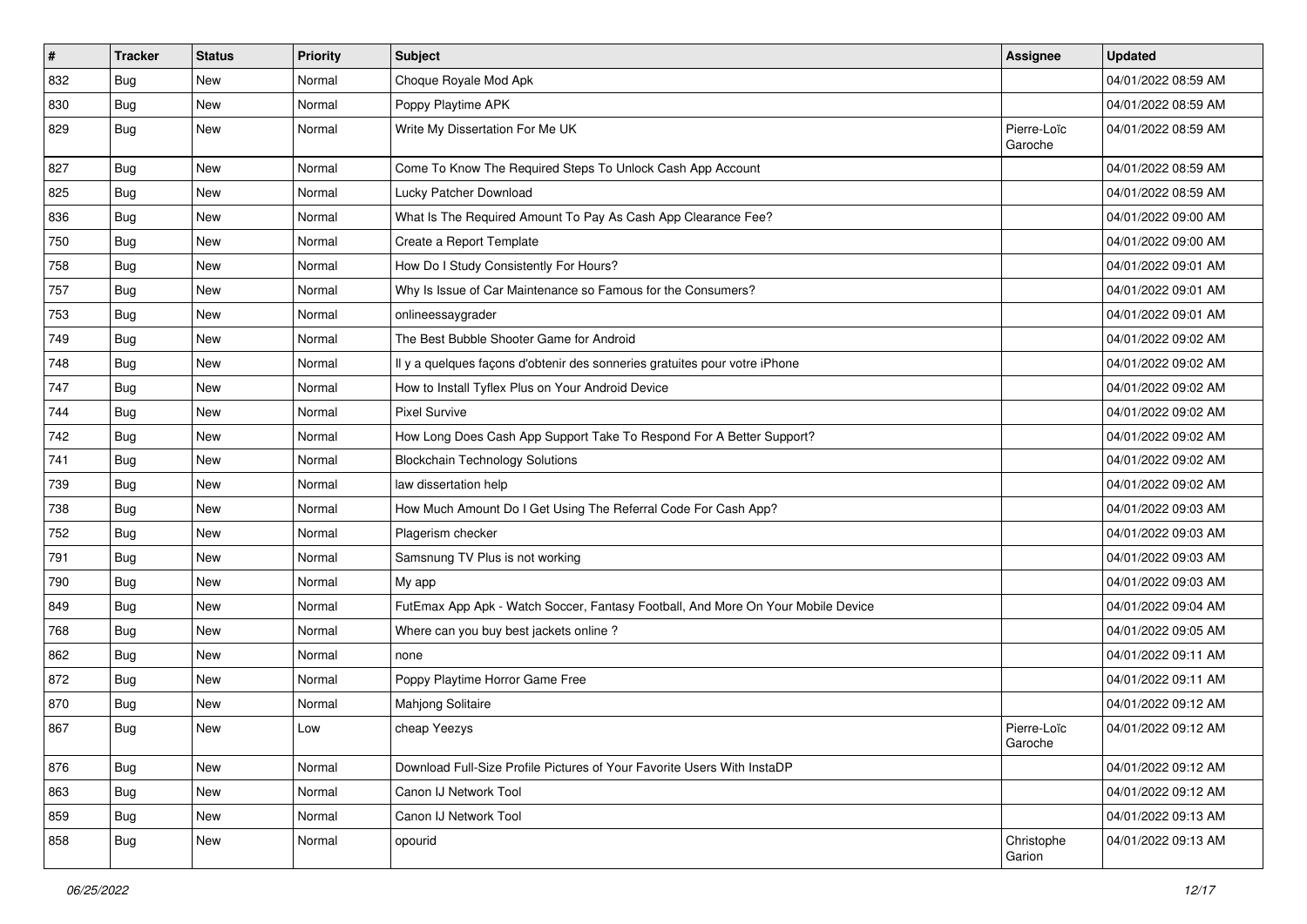| #   | <b>Tracker</b> | <b>Status</b> | <b>Priority</b> | <b>Subject</b>                                                              | <b>Assignee</b> | <b>Updated</b>      |
|-----|----------------|---------------|-----------------|-----------------------------------------------------------------------------|-----------------|---------------------|
| 857 | Bug            | <b>New</b>    | Normal          | Welcome to the world of classic retro games                                 |                 | 04/01/2022 09:13 AM |
| 856 | Bug            | <b>New</b>    | Normal          | Online Classes Assistance Help For Student                                  |                 | 04/01/2022 09:13 AM |
| 855 | Bug            | New           | Normal          | Online Classes Assistance Help For Student                                  |                 | 04/01/2022 09:13 AM |
| 853 | Bug            | <b>New</b>    | Normal          | what is dr laser                                                            |                 | 04/01/2022 09:13 AM |
| 852 | Bug            | <b>New</b>    | Normal          | How to cancel your French Bee flight within 24 hours?                       |                 | 04/01/2022 09:13 AM |
| 851 | Bug            | New           | Normal          | Laden Sie den kostenlosen MP3-Klingelton für Ihr Mobiltelefon herunter      |                 | 04/01/2022 09:14 AM |
| 850 | Bug            | <b>New</b>    | Normal          | Puppy Playtime APK Android                                                  |                 | 04/01/2022 09:14 AM |
| 864 | Bug            | New           | Normal          | Canon IJ Network Tool                                                       |                 | 04/01/2022 09:14 AM |
| 889 | <b>Bug</b>     | <b>New</b>    | Normal          | What is Plex and how it's work?                                             |                 | 04/01/2022 09:14 AM |
| 892 | Bug            | <b>New</b>    | Normal          | Good game                                                                   |                 | 04/01/2022 09:15 AM |
| 875 | Bug            | <b>New</b>    | Normal          | Red ball game                                                               |                 | 04/01/2022 09:15 AM |
| 887 | Bug            | <b>New</b>    | Normal          | What is Plex and how it's work?                                             |                 | 04/01/2022 09:16 AM |
| 886 | Bug            | New           | Normal          | Is the Fox News Channel on Roku free?                                       |                 | 04/01/2022 09:16 AM |
| 884 | Bug            | <b>New</b>    | Normal          | Why do Subway Surfers popular                                               |                 | 04/01/2022 09:16 AM |
| 883 | Bug            | <b>New</b>    | Normal          | Langweilen Sie sich jemals bei der gleichen alten Schriftart auf Instagram? |                 | 04/01/2022 09:16 AM |
| 882 | Bug            | New           | Normal          | How to change bank account on cash app?                                     |                 | 04/01/2022 09:16 AM |
| 880 | Bug            | <b>New</b>    | Normal          | Why do Subway Surfers popular                                               |                 | 04/01/2022 09:16 AM |
| 891 | Bug            | <b>New</b>    | Normal          | The most interesting game today, have you tried it?                         |                 | 04/01/2022 09:17 AM |
| 585 | Bug            | <b>New</b>    | Normal          | What is cash app help number?                                               |                 | 04/01/2022 09:18 AM |
| 596 | Bug            | <b>New</b>    | Normal          | Kids Games                                                                  |                 | 04/01/2022 09:18 AM |
| 737 | Bug            | New           | Normal          | How Do I Talk To A Live Person At Facebook If Anything Is Doubtful?         |                 | 04/01/2022 09:20 AM |
| 607 | Bug            | <b>New</b>    | Normal          | Vex 5                                                                       |                 | 04/01/2022 09:22 AM |
| 539 | Bug            | <b>New</b>    | Normal          | Do you want to know how to activate cash card through phone number?         |                 | 04/01/2022 09:25 AM |
| 540 | <b>Bug</b>     | <b>New</b>    | Normal          | Why Haven't I Received My Cash App Card? Can I get t the reasons behind it  |                 | 04/01/2022 09:25 AM |
| 566 | Bug            | <b>New</b>    | Normal          | Kinemaster Pro Download - los App Review                                    |                 | 04/01/2022 09:27 AM |
| 560 | Bug            | New           | Normal          | Whatsapp Aero - Make Your Phone Auto Connect                                |                 | 04/01/2022 09:28 AM |
| 625 | Bug            | <b>New</b>    | Normal          | The best free online driving directions tool                                |                 | 04/01/2022 09:28 AM |
| 548 | <b>Bug</b>     | New           | Normal          | Web N Logo Design                                                           |                 | 04/01/2022 09:29 AM |
| 706 | Bug            | New           | Normal          | How Can You Cancel A Cash App Payment Without Any Prior Information?        |                 | 04/01/2022 09:30 AM |
| 700 | Bug            | New           | Normal          | Cómo descargar Poppy Playtime                                               |                 | 04/01/2022 09:30 AM |
| 691 | Bug            | New           | Normal          | tea garden dublin                                                           |                 | 04/01/2022 09:31 AM |
| 734 | Bug            | New           | Normal          | DR. STRANGE: Multiverse of Scheduling Madness!                              |                 | 04/01/2022 09:33 AM |
| 733 | <b>Bug</b>     | New           | Normal          | How does one go about getting a book deal?                                  |                 | 04/01/2022 09:33 AM |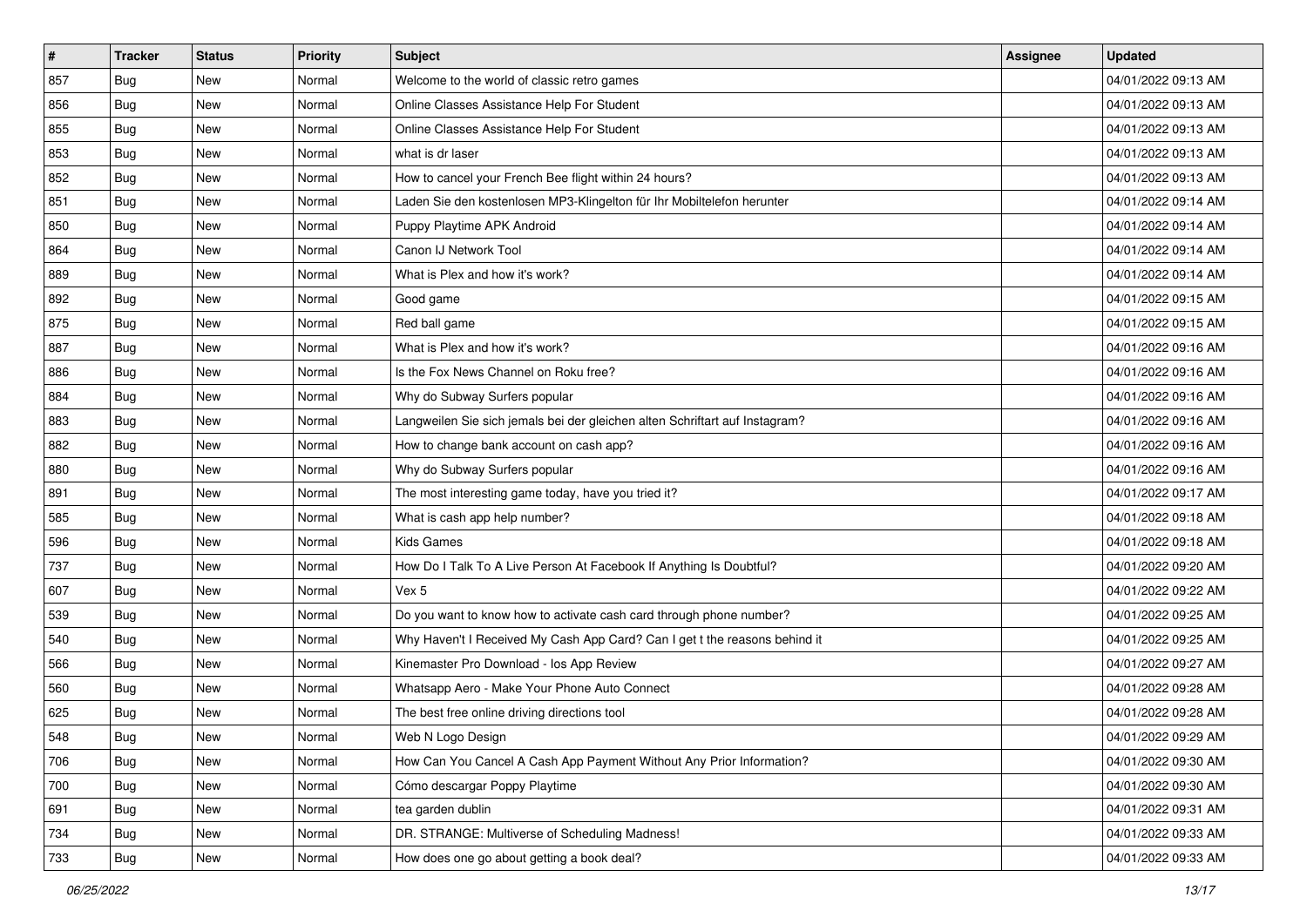| $\vert$ # | <b>Tracker</b> | <b>Status</b> | <b>Priority</b> | Subject                                                                    | Assignee               | <b>Updated</b>      |
|-----------|----------------|---------------|-----------------|----------------------------------------------------------------------------|------------------------|---------------------|
| 732       | <b>Bug</b>     | New           | Normal          | Get rectifications steps about why cash app transfer failed                |                        | 04/01/2022 09:33 AM |
| 731       | Bug            | New           | Normal          | Avail Of Cash App Customer Service If Unable To Down Cash App Mobile App?  |                        | 04/01/2022 09:33 AM |
| 730       | Bug            | New           | Normal          | Canon IJ Network Tool                                                      |                        | 04/01/2022 09:33 AM |
| 729       | Bug            | New           | Normal          | Canon IJ Network Tool                                                      |                        | 04/01/2022 09:33 AM |
| 728       | Bug            | New           | Normal          | Will Cash App refund money if scammed? Hitches With Optimum Ease           |                        | 04/01/2022 09:33 AM |
| 679       | <b>Bug</b>     | New           | Normal          | Word Finder helps you to play word games better                            |                        | 04/01/2022 09:34 AM |
| 713       | <b>Bug</b>     | New           | High            | Why Cupcake 2048 is a addictive game?                                      | Pierre-Loïc<br>Garoche | 04/01/2022 09:34 AM |
| 633       | Bug            | New           | Normal          | How i can i solve my issue                                                 |                        | 04/01/2022 09:38 AM |
| 631       | Bug            | <b>New</b>    | Normal          | How Can I Load Cash App Card at Walmart straight away?                     |                        | 04/01/2022 09:38 AM |
| 630       | Bug            | New           | Normal          | How Can I Load Cash App Card at Walmart straight away?                     |                        | 04/01/2022 09:38 AM |
| 676       | Bug            | New           | Normal          | Does Facebook customer service live chat allow to speak with someone?      |                        | 04/01/2022 09:39 AM |
| 660       | Bug            | New           | Normal          | Anchovies Nutrition Facts And Health Benefits                              |                        | 04/01/2022 09:40 AM |
| 897       | Bug            | New           | Normal          | Slot Pulsa Pragmatic Play                                                  | Xavier Thirioux        | 04/01/2022 12:08 PM |
| 898       | Bug            | New           | Normal          | Shadow Fight 2 Mod APK                                                     |                        | 04/02/2022 09:17 AM |
| 252       | Bug            | New           | Normal          | Samsung U600 - Is Essential Business And Personal Phone                    |                        | 04/04/2022 04:45 AM |
| 906       | Bug            | <b>New</b>    | Normal          | How To Change Cash App From Business To Personal Account For Any Reasons?  |                        | 04/04/2022 09:57 AM |
| 907       | Bug            | New           | Normal          | Canon IJ Network Tool                                                      |                        | 04/04/2022 10:43 AM |
| 908       | <b>Bug</b>     | New           | Normal          | Toca Life World APK                                                        |                        | 04/06/2022 03:18 AM |
| 909       | Bug            | New           | Normal          | Toca Life World APK                                                        |                        | 04/06/2022 04:52 AM |
| 910       | Bug            | <b>New</b>    | Normal          | Each content looks unisize or not formated                                 |                        | 04/06/2022 11:21 AM |
| 911       | Bug            | New           | Normal          | Aluminum Windows & Doors                                                   |                        | 04/06/2022 08:10 PM |
| 913       | Bug            | New           | Normal          | Canon IJ Network Tool                                                      |                        | 04/07/2022 06:21 AM |
| 914       | Bug            | New           | Normal          | Wordle: how to play fashion games for free?                                |                        | 04/07/2022 08:30 AM |
| 915       | Bug            | New           | Normal          | Finance dissertation writing                                               |                        | 04/07/2022 09:22 AM |
| 916       | Bug            | New           | Normal          | How long does it take to write a book?                                     |                        | 04/07/2022 12:15 PM |
| 878       | <b>Bug</b>     | New           | Normal          | Wie ist instazoom hilfreich beim Herunterladen von Instagram-Profilbildern |                        | 04/08/2022 09:28 PM |
| 917       | <b>Bug</b>     | New           | Normal          | Random Person Sent Me Money on Cash App-find solution?                     |                        | 04/09/2022 12:32 PM |
| 854       | Bug            | New           | Normal          | How To Resolve Password Problems Through Facebook Customer Service?        |                        | 04/09/2022 06:11 PM |
| 920       | <b>Bug</b>     | New           | Normal          | Where I Can Get Essay Writing Services?                                    |                        | 04/11/2022 08:35 AM |
| 921       | <b>Bug</b>     | New           | Normal          | Canon IJ Network Tool                                                      |                        | 04/11/2022 09:00 AM |
| 923       | <b>Bug</b>     | New           | Normal          | frenchies for sale                                                         |                        | 04/11/2022 02:35 PM |
| 924       | <b>Bug</b>     | New           | Normal          | buy tec 9                                                                  |                        | 04/11/2022 02:54 PM |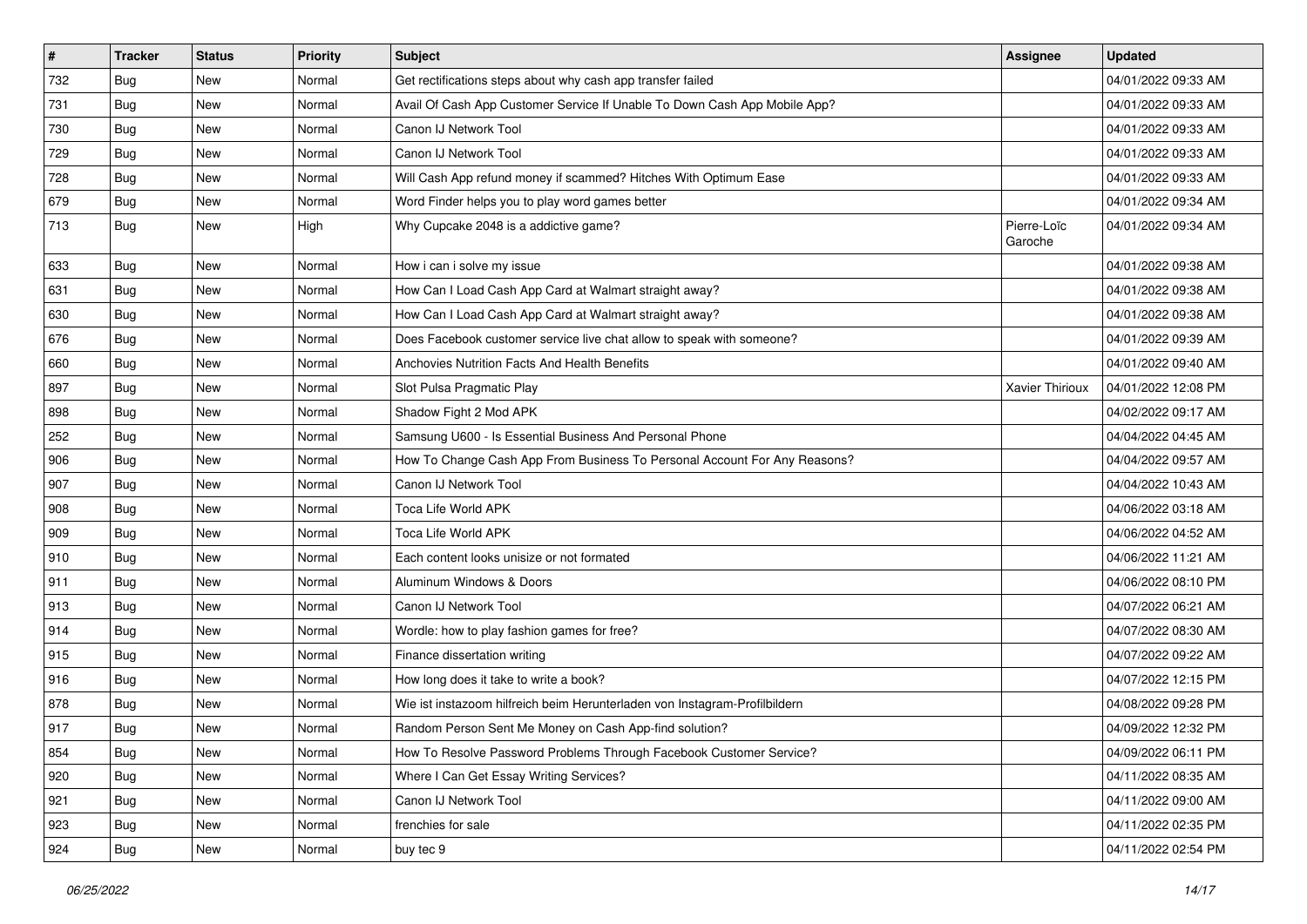| $\sharp$ | <b>Tracker</b> | <b>Status</b> | <b>Priority</b> | <b>Subject</b>                                                                                      | <b>Assignee</b>        | <b>Updated</b>      |
|----------|----------------|---------------|-----------------|-----------------------------------------------------------------------------------------------------|------------------------|---------------------|
| 929      | Bug            | New           | Normal          | Canon IJ Network Tool                                                                               |                        | 04/12/2022 08:32 AM |
| 930      | Bug            | <b>New</b>    | Normal          | The best free games online                                                                          |                        | 04/12/2022 09:05 AM |
| 936      | Bug            | New           | Normal          | Avantages de l'extension AliTools pour faire du shopping sur Aliexpress                             | Pierre-Loïc<br>Garoche | 04/12/2022 11:35 AM |
| 928      | Bug            | <b>New</b>    | Normal          | How Does Sutton Bank Cash App Customer Service Help In Answering Your Questions?                    |                        | 04/12/2022 11:36 AM |
| 942      | Bug            | New           | Normal          | Canon IJ Network Tool                                                                               |                        | 04/13/2022 08:45 AM |
| 943      | Bug            | <b>New</b>    | Normal          | ij.start canon                                                                                      |                        | 04/13/2022 08:52 AM |
| 945      | Bug            | New           | Normal          | TikTok 18 Mod Apk For Your Android                                                                  |                        | 04/13/2022 09:32 AM |
| 873      | Bug            | <b>New</b>    | Normal          | Klingeltöne mp3                                                                                     |                        | 04/13/2022 11:03 AM |
| 869      | Bug            | <b>New</b>    | Normal          | Sonnerie Post Malone 2022                                                                           |                        | 04/13/2022 11:05 AM |
| 893      | Bug            | New           | Normal          | klingeltone                                                                                         |                        | 04/13/2022 11:06 AM |
| 947      | Bug            | <b>New</b>    | Normal          | is Disney Now and Disney Plus different?                                                            |                        | 04/14/2022 09:53 AM |
| 535      | Bug            | New           | Normal          | Getting Tangled Problems When You Try To Apply For Cash App Delete Account                          | Christophe<br>Garion   | 04/15/2022 12:47 PM |
| 300      | Bug            | <b>New</b>    | Normal          | Wheels Powder Coating Services in Norcross GA                                                       |                        | 04/15/2022 01:45 PM |
| 743      | Bug            | New           | Normal          | They promote 'pixel art' contests and a 'game jam' related to the work and figure of Carlos Casares |                        | 04/15/2022 09:12 PM |
| 955      | Bug            | <b>New</b>    | Normal          | How Long Does Verification Take On Cash App If You Apply For The Verification?                      | Christophe<br>Garion   | 04/18/2022 08:17 AM |
| 956      | <b>Bug</b>     | New           | Normal          | FNF Free Mods Online                                                                                |                        | 04/18/2022 10:57 AM |
| 958      | Bug            | <b>New</b>    | Normal          | Avail Cash app support service to know Sutton bank cash app number                                  |                        | 04/19/2022 12:02 PM |
| 957      | Bug            | <b>New</b>    | Normal          | From Where I Can Get Cheap Writing Services?                                                        |                        | 04/20/2022 05:06 AM |
| 953      | Bug            | <b>New</b>    | Normal          | Manga Dogs - Read Your Favorite Comics on Your Smartphone                                           |                        | 04/20/2022 05:25 AM |
| 940      | Bug            | <b>New</b>    | Normal          | What is Plex and Is Plex Legal?                                                                     |                        | 04/20/2022 06:31 AM |
| 959      | Bug            | New           | Normal          | Get connected with cash app team-How to get money off cash app at walmart without card              |                        | 04/20/2022 08:18 AM |
| 946      | Bug            | <b>New</b>    | Normal          | What is Plex and Is Plex Legal?                                                                     |                        | 04/20/2022 09:07 AM |
| 951      | Bug            | <b>New</b>    | Normal          | Canon.com/ijsetup                                                                                   |                        | 04/20/2022 10:18 AM |
| 941      | Bug            | New           | Normal          | is Disney Now and Disney Plus different?                                                            |                        | 04/20/2022 10:19 AM |
| 961      | Bug            | <b>New</b>    | Normal          | TeaTv is an Android                                                                                 |                        | 04/20/2022 11:01 AM |
| 954      | Bug            | New           | Normal          | AZ Screen Recorder Mod                                                                              |                        | 04/20/2022 11:11 AM |
| 948      | Bug            | New           | Normal          | Canon IJ Network Tool                                                                               |                        | 04/20/2022 11:53 AM |
| 964      | Bug            | New           | Normal          | Can I Fix Cash App Transfer Failed Issues By Adding Sufficient Funds?                               |                        | 04/21/2022 10:23 AM |
| 198      | <b>Bug</b>     | New           | Normal          | DR. RECKEWEG R42 (HAEMOVENIN) (22ML)                                                                |                        | 04/21/2022 09:37 PM |
| 952      | Bug            | New           | Normal          | Canon IJ Network Tool                                                                               |                        | 04/22/2022 04:13 AM |
| 965      | <b>Bug</b>     | New           | Normal          | Go with cash app customer service to know where I can load my cash app card                         |                        | 04/22/2022 01:07 PM |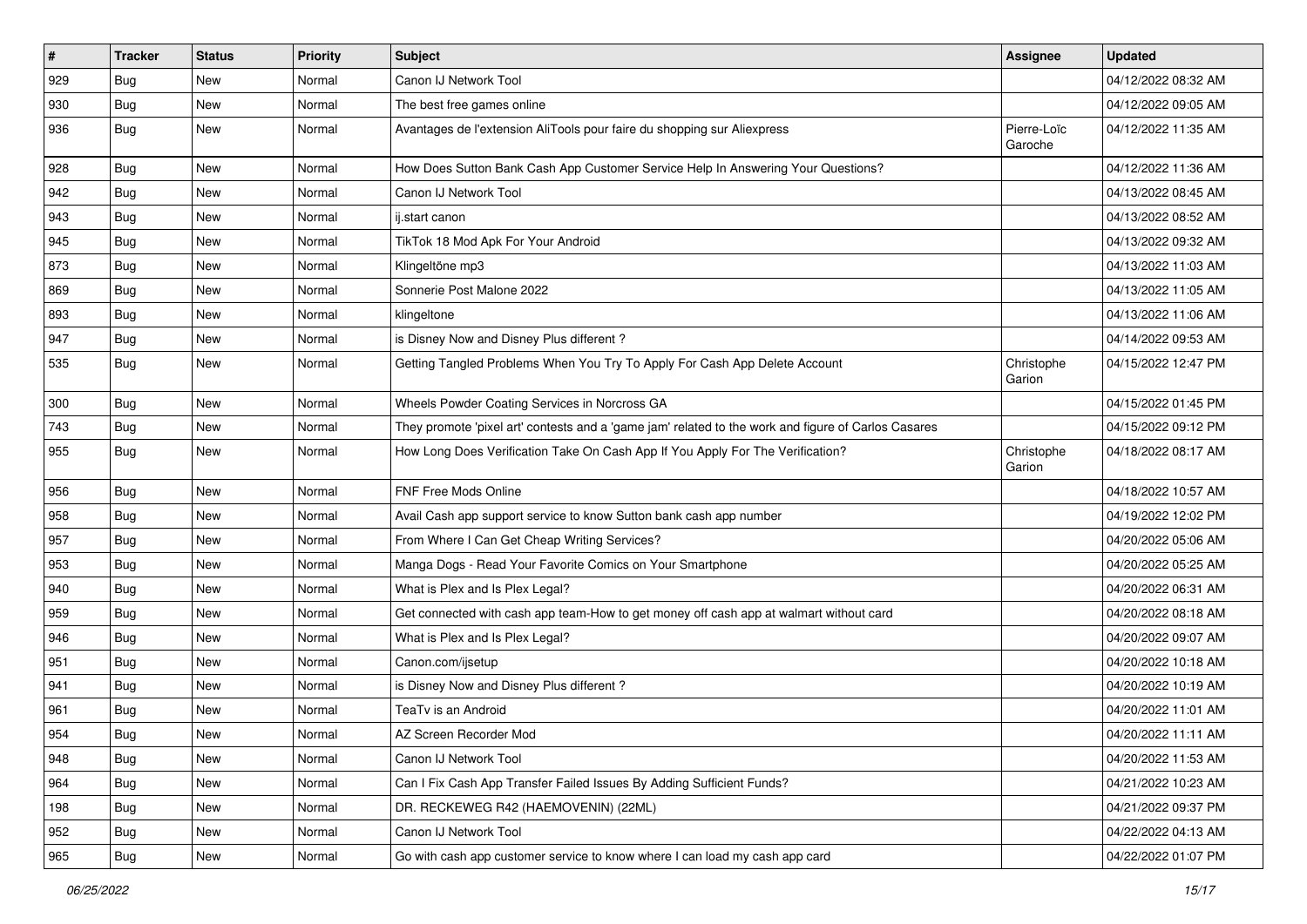| $\vert$ # | <b>Tracker</b> | <b>Status</b> | <b>Priority</b> | <b>Subject</b>                                                     | Assignee               | <b>Updated</b>      |
|-----------|----------------|---------------|-----------------|--------------------------------------------------------------------|------------------------|---------------------|
| 938       | Bug            | New           | Normal          | Would you like to have your own ringtone                           | Christophe<br>Garion   | 04/22/2022 01:27 PM |
| 966       | Bug            | <b>New</b>    | Normal          | How to Download the Filmes                                         |                        | 04/23/2022 04:04 AM |
| 969       | Bug            | <b>New</b>    | Normal          | Watch NCAA Football Live Match Free                                |                        | 04/23/2022 07:29 AM |
| 970       | Bug            | <b>New</b>    | Normal          | The Amount Of Time Does Cash App Direct Deposit Time Take?         |                        | 04/23/2022 08:33 AM |
| 971       | Bug            | <b>New</b>    | Normal          | How Do I Check Balance On Cash App Card With Optimum Ease?         |                        | 04/23/2022 08:43 PM |
| 727       | Bug            | <b>New</b>    | Normal          | Drive for speed simulator mod apk                                  | Pierre-Loïc<br>Garoche | 04/23/2022 11:17 PM |
| 972       | Bug            | <b>New</b>    | Normal          | How To Borrow Money From The Cash App? Get To Know About The Same  |                        | 04/25/2022 07:30 AM |
| 888       | Bug            | <b>New</b>    | Normal          | Is the Fox News Channel on Roku free?                              |                        | 04/25/2022 08:04 AM |
| 976       | Bug            | <b>New</b>    | Normal          | How to delete the cash app account history right now?              | Hamza<br>Bourbouh      | 04/27/2022 09:47 AM |
| 977       | Bug            | <b>New</b>    | Normal          | Fans of the Old Country will like this book.                       |                        | 04/27/2022 11:14 AM |
| 978       | Bug            | <b>New</b>    | Normal          | Delamore Lodge is a place to stay.                                 |                        | 04/27/2022 11:41 AM |
| 935       | Bug            | <b>New</b>    | Normal          | MovieBox Pro Apk - Watch Movies and TV Shows on Your Android Phone |                        | 04/27/2022 05:56 PM |
| 979       | Bug            | <b>New</b>    | Normal          | Free Gas Cards for the Unemployed                                  |                        | 04/28/2022 06:18 AM |
| 980       | Bug            | <b>New</b>    | Normal          | Free Gas Cards for the Unemployed                                  |                        | 04/28/2022 06:25 AM |
| 754       | Bug            | New           | Normal          | Cómo descargar tonos gratis de teléfono celular                    |                        | 04/29/2022 05:26 AM |
| 986       | Bug            | <b>New</b>    | Normal          | dbhdsvbhdf                                                         | Christophe<br>Garion   | 05/01/2022 09:10 AM |
| 232       | Bug            | <b>New</b>    | Normal          | FM whatsapp messaging app.                                         |                        | 05/02/2022 06:03 AM |
| 987       | Bug            | <b>New</b>    | Normal          | <b>Medicinal Mushrooms</b>                                         |                        | 05/02/2022 11:59 PM |
| 990       | Bug            | <b>New</b>    | Normal          | Mushrooms                                                          |                        | 05/03/2022 12:02 AM |
| 991       | Bug            | New           | Normal          | <b>MDMA MOLLY</b>                                                  |                        | 05/03/2022 12:03 AM |
| 992       | Bug            | <b>New</b>    | Normal          | So vergrößern Sie Ihr Instagram-Profilbild                         |                        | 05/04/2022 08:46 AM |
| 993       | Bug            | <b>New</b>    | Normal          | IO Games Free Online                                               |                        | 05/04/2022 10:35 AM |
| 975       | Bug            | <b>New</b>    | Normal          | Payback 2 Mod APK                                                  |                        | 05/05/2022 10:56 AM |
| 996       | Bug            | <b>New</b>    | Normal          | Cricut.com/setup                                                   |                        | 05/06/2022 05:32 AM |
| 997       | Bug            | New           | Normal          | 123.hp.com/laserjet                                                |                        | 05/06/2022 05:33 AM |
| 988       | <b>Bug</b>     | New           | Normal          | <b>Medicinal Mushrooms</b>                                         |                        | 05/06/2022 06:06 AM |
| 985       | Bug            | New           | Normal          | Find out the vitality of Facebook Phone Number:                    |                        | 05/06/2022 06:34 AM |
| 974       | <b>Bug</b>     | New           | Normal          | Watch NCAA Football Live Streaming Free                            |                        | 05/06/2022 08:16 AM |
| 981       | Bug            | New           | Normal          | VidMate Mod APK                                                    |                        | 05/06/2022 09:22 AM |
| 999       | <b>Bug</b>     | New           | Normal          | Is there a way to find Google Feud answers?                        |                        | 05/07/2022 08:58 AM |